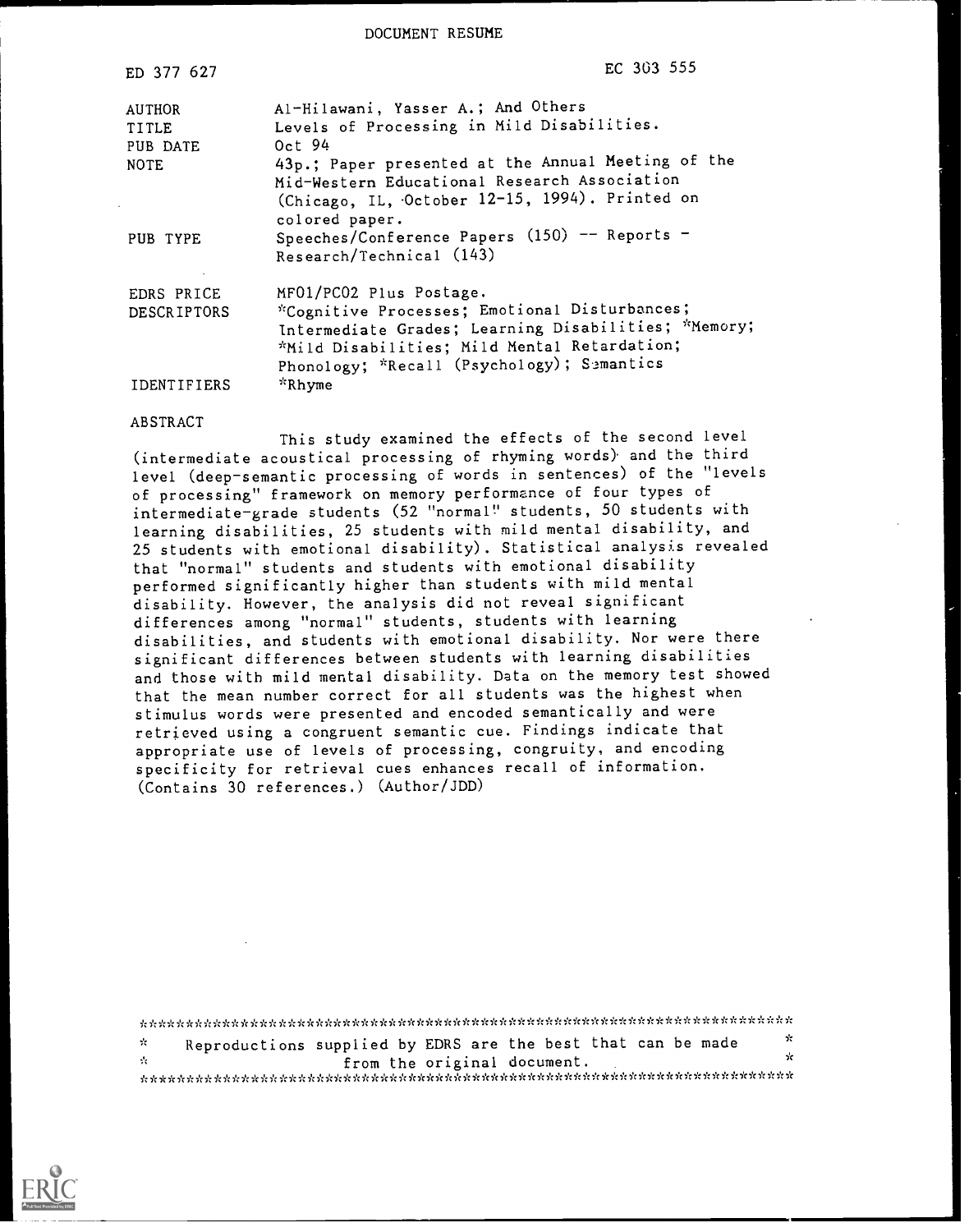# U.S. DEPARTMENT OF EDUCATION Othce Ot Educational Research and Improvement EDUCATIONAL RESOURCES INFORMATION<br>CENTER (ERIC)

This document has been reproduced as<br>received from the peison or organization<br>originating it

C Minor changes have been made to amprove reproduction gustily

Points of view or opinions stated in this docu-<br>ment ido inot inecessarily represent iofficial<br>OERI position or policy

## LEVELS OF PROCESSING IN MILD DISABILITIES

Mt

م.

Passer A. Al-Hilawani Gregory J. Marchant James A. Poteet

Ball State University

October, 1994

Paper presented at, the annual meeting of the Mid-Western Educational Research Association, Chicago, IL.

> -PERMISSION TO REPRODUCE THIS MATERIAL HAS BEEN GRANTED BY

Л. an

TO THE EDUCATIONAL RESOURCES INFORMATION CENTER (ERIC)

# BEST COPY AVAILABLE

 $\mathcal{L}$ 

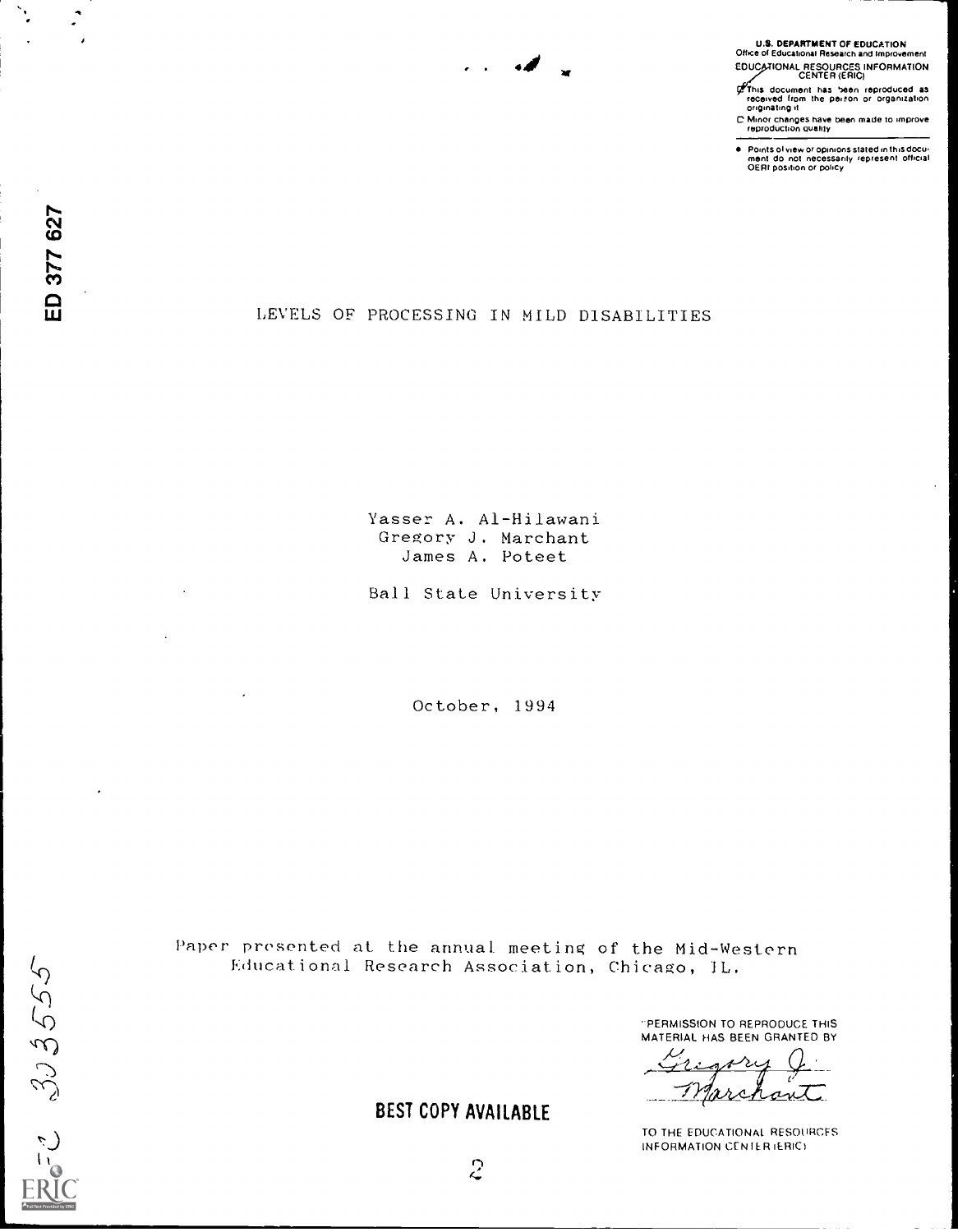#### Abstract

This study examined the effects of the second level (intermediateacoustical processing of rhyming words) and the third level (deep-semantic processing of words in sentences) of the "levels of processing" framework on memory performance of four types of students (52 "normal" students, 50 students with learning disabilities, 25 students with mild mental handicap, and 25 students with emotional handicap). Statistical analysis revealed that "normal" students and students with emotional handicap performed significantly higher than students with mild mental handicap. However, the analysis did not reveal significant differences among "normal" students, students with learning disabilities, and students with emotional handicap. Nor were there significant differences between students with learning disabilities and those with mild mental handicap. Further, the statistical analysis revealed that the interaction among the four groups of students, encoding levels of processing, and types of retrieval cues was not significant. However, a significant interaction was found between types of retrieval cues and encoding levels of processing. The data on the memory test showed that the mean number correct for all students was the highest when stimulus words were presented and encoded semantically and retrieved using a congruent semantic cue. A mismatch between encoding processing conditions and retrieval cues produced poor memory performance regardless of levels of processing. The findings indicate that appropriate use of levels of processing, congruity, and encoding specificity for retrieval cues enhances recall of information. Recommendations for classroom instructions and future research are discussed.



3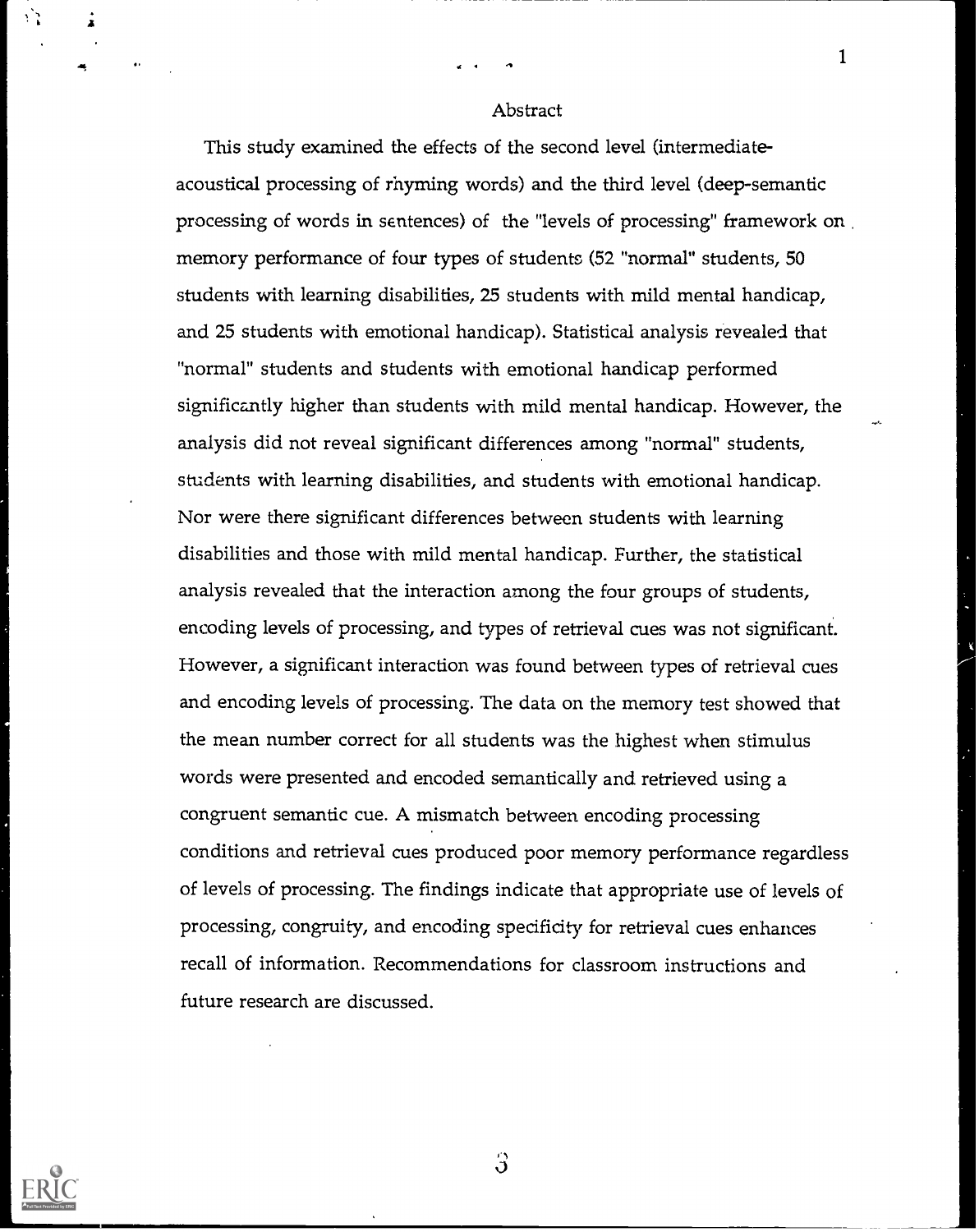While several models of information processing have been formulated to study human memory, two models that receive more attention than others are those of Atkinson and Shiffrin (1968) and Craik and Lockhart (1972). Atkinson and Shiffrin's 1968 model describes hypothetical "structures" termed sensory register, short-term store, and long-term store and the interrelations among them using "executive control" processes. Information flows through these stores.

Craik and Lockhart (1972) critically stated that Atkinson and Shiffrin's (1968) stores are differentiated from each other in terms of their properties to aid recall. For example, in the short-term memory store, information is coded acoustically with limited capacity, while in the long-term memory store, information is coded semantically with unlimited capacity.

Briefly, the "levels of processing" framework views cognitive processing for memory tasks as consisting of three distinct levels. At the first level, subjects deal with the superficial characteristics of the stimuli. The analysis of the stimulus at this level is quite "shallow" in that only obvious characteristics are explored with little cognitive processing being directed toward recall of the stimulus. This level is often called the "shallow" level.

At the next, and deeper level the emphasis is often on the acoustic properties of the stimulus. Since most research has been concerned with language and words, this level is often referred to as "phonemic", focusing on the acoustic characteristics of words to be remembered. In many studies, subjects have been asked to remember if two words rhyme, thereby using a "deeper" level of processing which focuses on acoustic, rhyming, or phonemic analysis. This level is often called the "intermediate" level.

At the third and deepest level of cognitive processing, the focus of the subject is on the meaning of the words and how the words are used correctly,



f

4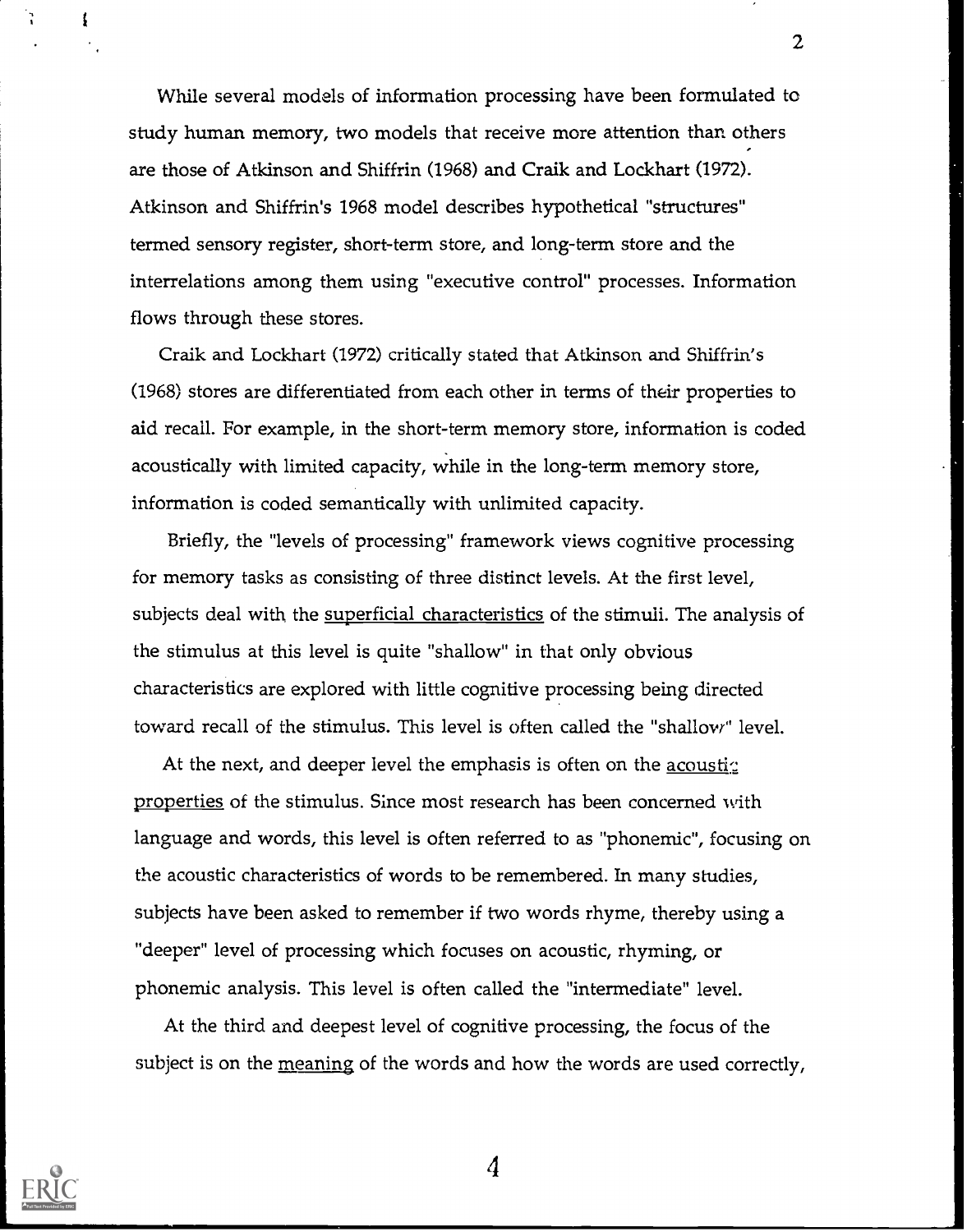typically within a language context. In some studies, subjects have been asked to determine if a particular word "fits" into a sentence. For example, given the word "dog", the student might be asked to determine if the word fits logically in the sentence "The gnawed on his bone". Therefore, this level is often referred to as requiring semantic (word meaning) elaboration. Elaboration means the use of any cognitive process such as mental imagery and paraphrasing to facilitate recall. When the cognitive process of elaboration deals with the use of words, then the term semantic elaboration is frequently used. It is easy to see that this approach to memory has also been called the "depth of processing" model. This level is often called the "deep" level.

3

This study used the "levels of processing" framework to explore memory characteristics of students with and without disabilities. Specifically, it examined the effects of the second level (intermediate acoustical processing of rhyming words) and the third level (deep-semantic processing of words in sentences) of the framework on memory performance of four types of students (students without disabilities and students with learning disabilities, with emotional handicap, and with mild mental handicap) in elementary school. Two other variables were also studied by incorporating them within the second level (intermediate-acoustical processing of rhyming words) and the third level (deep-semantic processing of words in sentences).

The first variable is congruity (Schulman, 1974) which is used to indicate that two words rhyme with each other (e.g., Pig and Wig) or that a word is used correctly in terms of its semantic property in a sentence frame (e.g., using the word "Pig" in the sentence "The  $\frac{1}{\sqrt{2\pi}}$  rolled in the mud"). Noncongruity is examined when two words did not rhyme (e.g., Pig and Saw) or when a word did not fit into a sentence frame and therefore did not make



1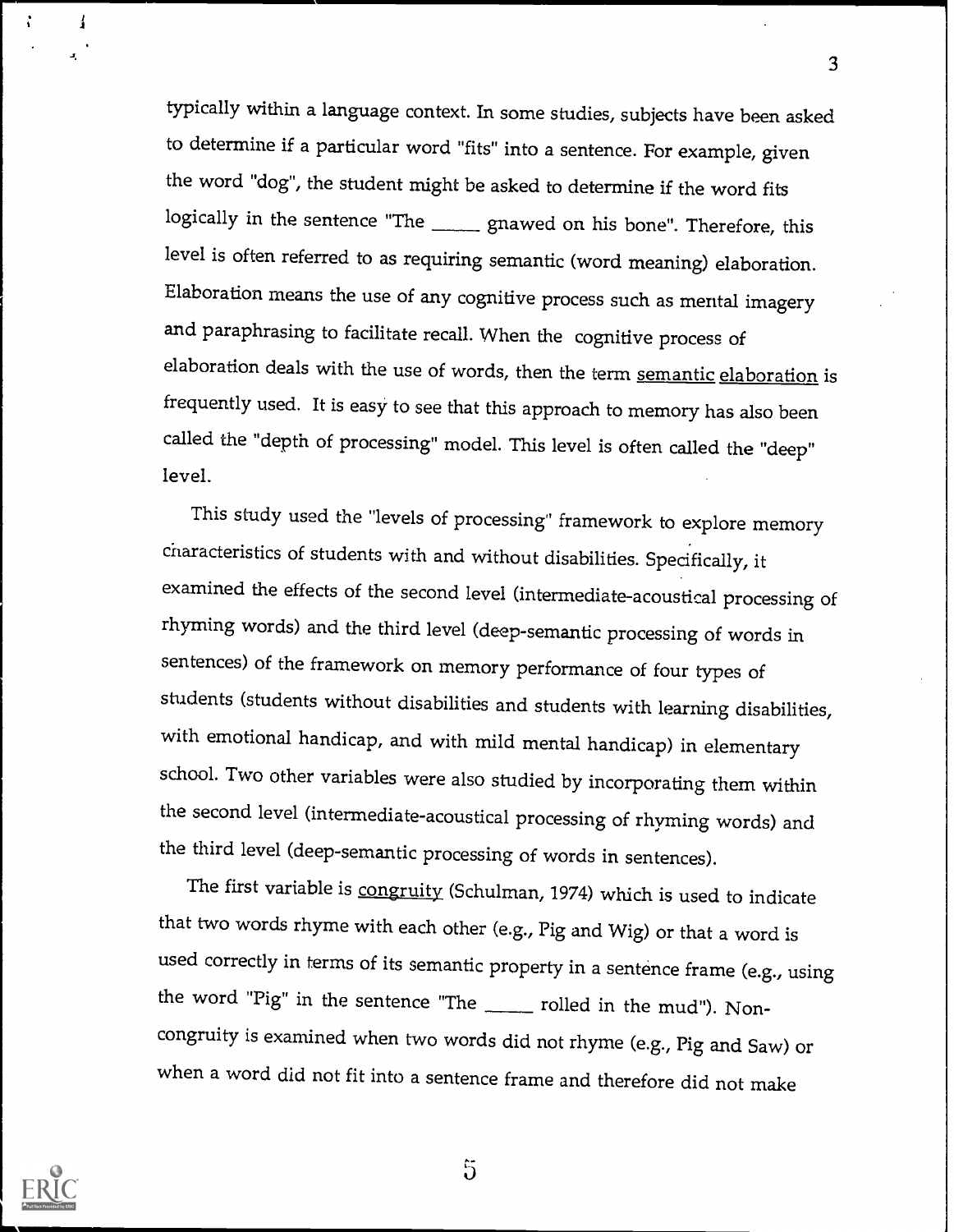sense (e.g., using the word "Pig" in the sentence "The man bought new tires for the  $\_\_\$ .").

The second variable is the encoding specificity principle (Tulving & Osler, 1968; Tulving & Thomson; 1973; Tulving, 1983) which means that if retrieval cues are to be effective in recall, they have to be presented with the to-beremembered words at input. The same retrieval cues have to be presented at input and output. The encoding specificity principle is used in this study to examine the effect of matching and mismatching retrieval cues on memory performance.

Matching retrieval cues are evaluated in a situation where a stimulus word such as "Pig" is encoded with a retrieval cue such as "Wig" and later cued with the word "Wig". Similar situations where the same retrieval cue is used at input and output are termed as "the original level of processing".

Mismatching retrieval cues are evaluated in a situation where a stimulus word such as "Pig" is encoded with the sentence "The  $\quad$  rolled in the mud" and later cued with the word "Wig".

Matching and mismatching retrieval cues are used in congruent and noncongruent contexts at both the second and the third levels of the framework levels of processing. The examples mentioned above are described as congruent. Non-congruity is achieved when the two words do not rhyme or when the stimulus word does not fit into the sentence frame.

#### METHOD

#### Subjects

Three hundred fourth and fifth grade students participated in this study. One hundred fifty two students met the criterion to continue with the task. The 148 students who were excused from participating in this study needed assistance in reading more than six stimulus words or their accompanied cue



6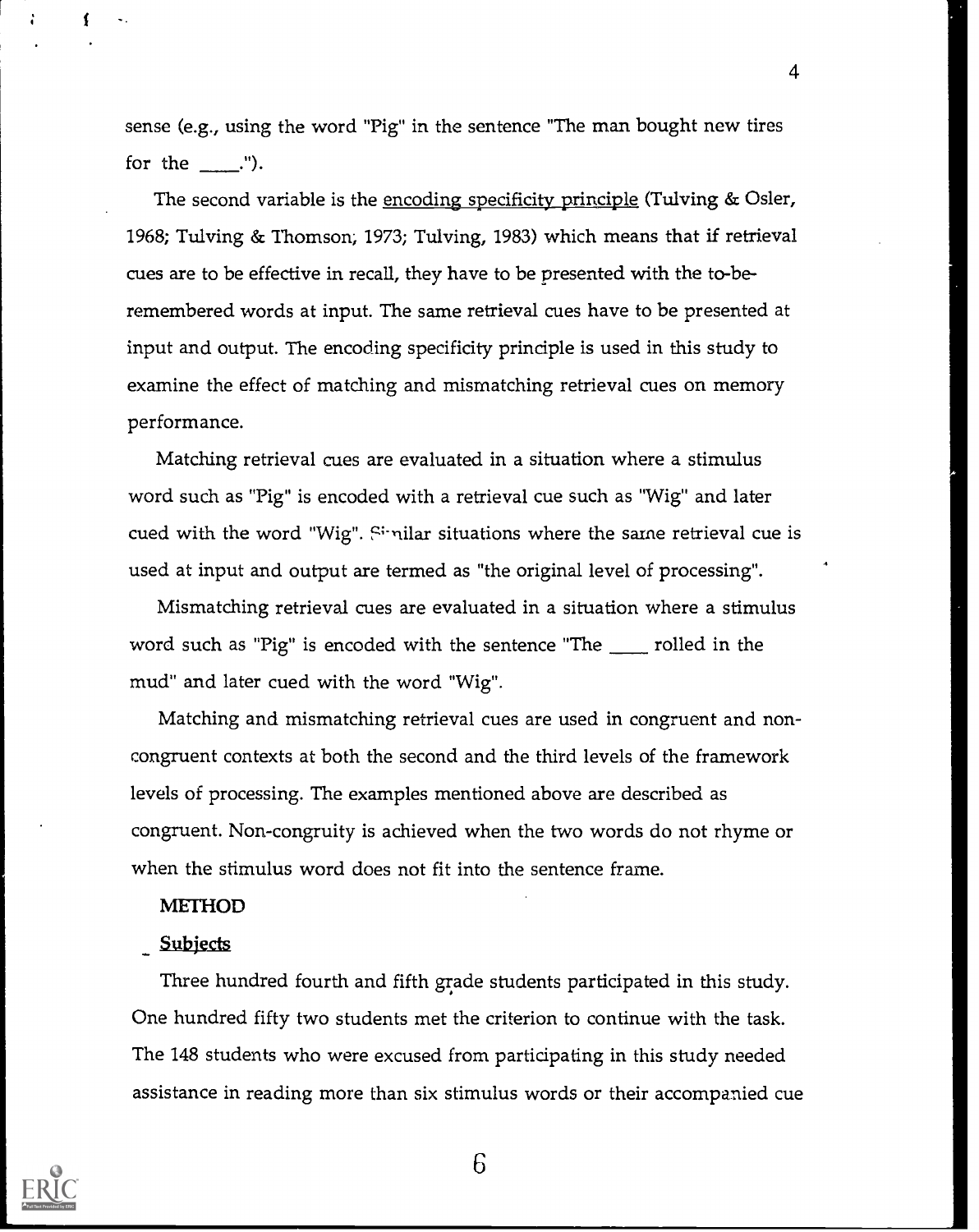words. All students were enrolled in elementary schools in central Indiana.

5

Of the 152 subjects who participated in this study, 52 had no identified learning problems and were labeled "normal" (N) for the purpose of this study, 50 were in programs for students with learning disabilities (LD), 25 were in programs for students with mild mental handicap (MIMH), and 25 were in programs for students with emotional handicap (EH). A large number of students in the four groups (especially the "normal" group) came from families of low socioeconomic status. Table 1 and Table 2 contain information about the number of students who participated in this study and their gender, race, grade, age, Cognitive Skills Index (CSI) and Otis-Lennon scores for cognitive ability for "normal" students, and IQs for EH, LD, and MIMH students.

The following criteria were used to select the "normal" group: (1) none of the students should have had significant difficulty in any academic area or had received special remedial instruction of any kind during all their schooling period or had been referred for special education assessment. They had to be free of any gross motor impairment, sensory impairment, and emotional or psychotic disturbances. They had to have an average or above average academic performance based on the Comprehensive Tests of Basic Skills, Fourth Edition (CTBS/4), achievement measure. "Normal" students who participated in this study were those who returned the permission form signed by their parents or gardians; (2) the students earned a score of not less than 84 on either the Otis-Lennon School Ability Test, Sixth Edition, or the Test of Cognitive Skills (TCS) which yielded a cognitive skills index (CSI) standard score describing students' performance on TCS. The CSI used in this study is a measure of overall cognitive ability or academic aptitude. CSI scores were taken from the school records.



 $\tilde{I}$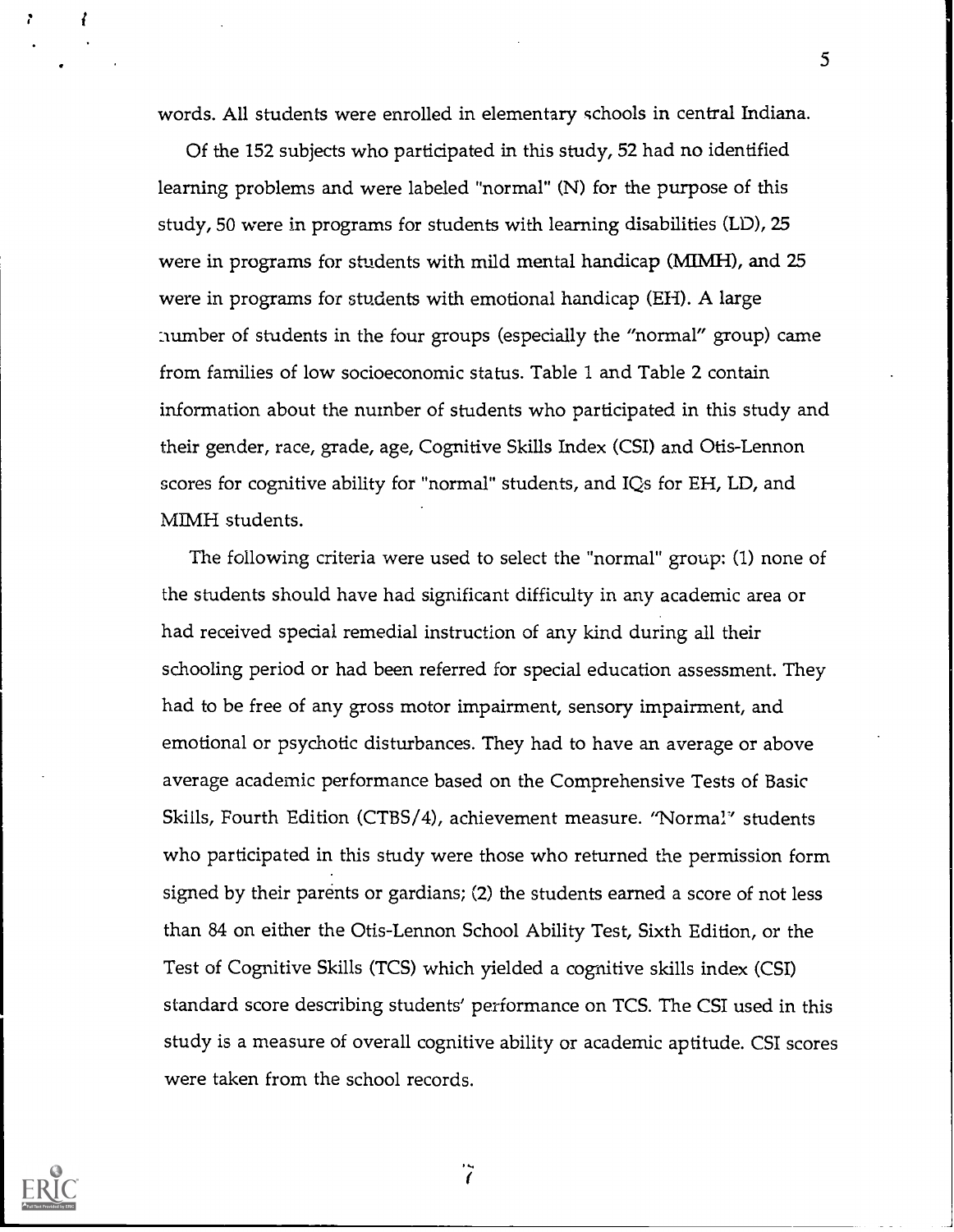# Table

# <u>Numbers, Gender, Race, Grade, and Age Information about the Four Groups</u> of Students

|               |      | Number of Students | Race |    | <b>Scrade</b>    |    | Age                                                   |         |         |
|---------------|------|--------------------|------|----|------------------|----|-------------------------------------------------------|---------|---------|
| <b>Groups</b> | Male | Female             |      |    |                  |    | White Black Ath 5th Range<br>in Yr/Mo in Yr/Mo Months | Mean    | $SD$ in |
| 区             | 23   | 29                 | 44   | .8 | 31               | 21 | $9 - 6/13 - 0$                                        | $10-9$  | 9.19    |
| ம             | 33   | 17                 | 48   | 2  | 26 <sub>1</sub>  | 24 | $9 - 5/13 - 0$                                        | $11-3$  | 0.09    |
| ĒH            | 24   |                    | 24   |    | 15 <sup>15</sup> | 10 | $9 - 6/12 - 1$                                        | $10-10$ | 8.69    |
| <b>MIMH</b>   | 11   | 14                 | 22   | 3  | Q                | 16 | $9-6/12-10$ 11-2                                      |         | 10.92   |

# Table 2

# TCS-CSI, Otis-Lennon, and IQ Information about the Mental Ability of the Four Groups of Students

|                         | <b>TCS-CSI</b> |         |       | Otis-Lennon          |  |      | ÌЮ            |       |       |
|-------------------------|----------------|---------|-------|----------------------|--|------|---------------|-------|-------|
| Groups Range            |                | Mean SD |       | Range Mean SD        |  |      | Range Mean SD |       |       |
| $\overline{\mathbf{N}}$ | 84/141         | 105     | 14.49 | $\sqrt{91}/122$  105 |  | 8.94 |               |       |       |
| $\overline{\mathbf{D}}$ |                |         |       |                      |  |      | $81/119$ 98   |       | 9.49  |
| EH                      |                |         |       |                      |  |      | 73/123        | - 195 | 12.61 |
| <b>MIMH</b>             |                |         |       |                      |  |      | 52/77         | 67    | 5.62  |

All students in the three groups of special education (LD, MIMH, and EH) who participated in this study had been those who returned the permission form signed by their parents or gardians. They were assessed by a school psychologist and diagnosed by a multidisciplinary evaluation team as students with learning disabilities, with mild mental handicap, or with emotional handicap according to the definitions in Title 511 Indiana State Board of Education Article 7, Rules 3-16 and in accordance with federal regulation PL. 101-476, the Individuals with Disabilities Education Act (IDEA). The subjects in the three groups of special education were receiving special education services as specified in their individualized educational program (IEP) at the time this study was conducted.

The three groups of special education students had no signs of sensory or



 $\delta$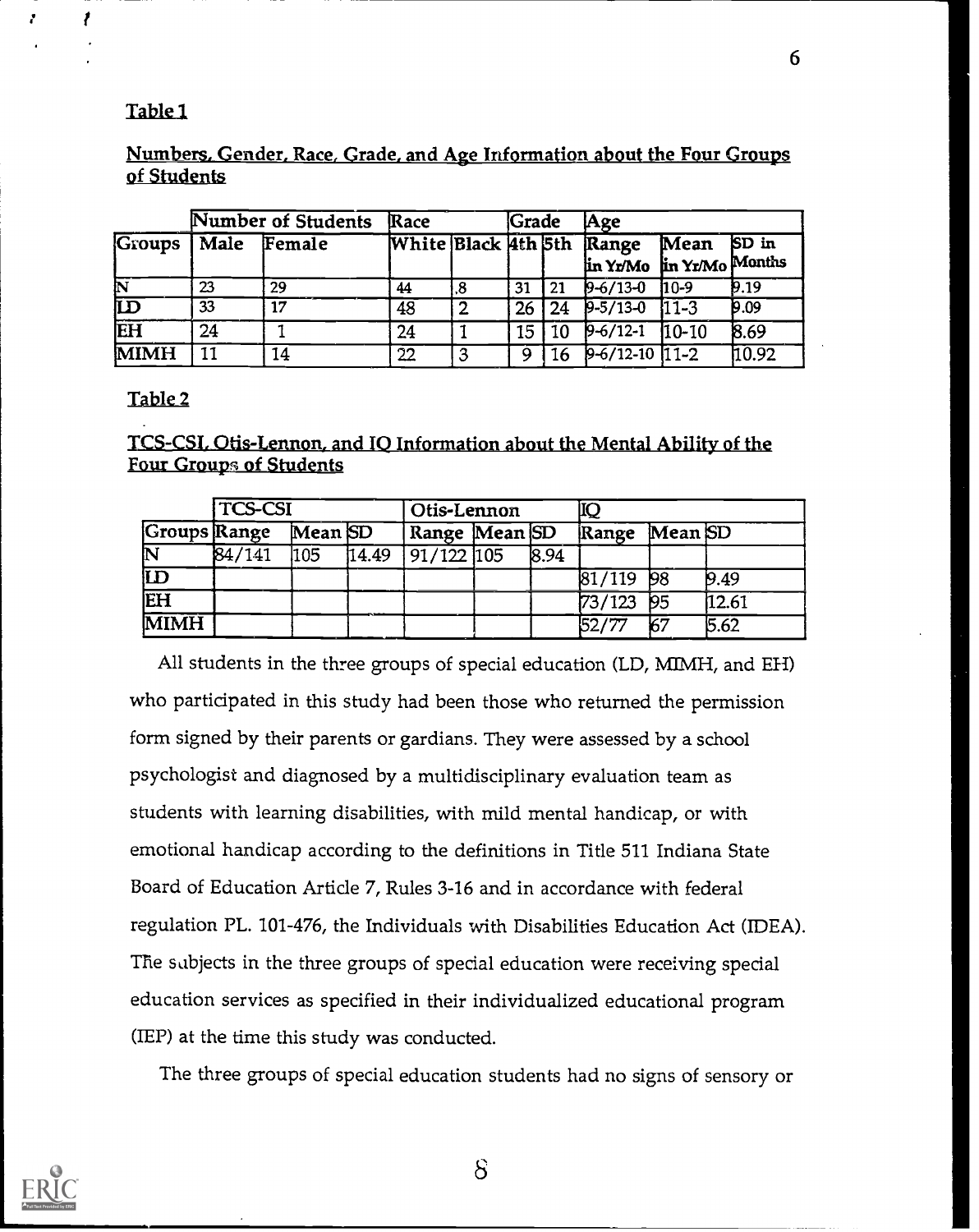motor problems that might have impaired their performance on the assigned tasks. All displayed appropriate attending behavior (e.g., following directions and instructions) and were able to do the tasks in this study.

7

The :ntelligence tests and achievement tests mentioned below were selected to evaluate the three groups of special education students. The achievement tests were:

- The Kaufman Test of Educational Achievement (K-TEA)
- The Peabody Individual Achievement Test-Revised (PIAT-R)
- The Woodcock Reading Mastery Test-Revised (WRMT-R)
- The Woodcock-Johnson Psycho-Educational Battery (W-J)
- The Basic Achievement Skills Individual Screener (BASIS)
- The Wide Range Achievement Test-Revised (WRAT-R)

Not every student was given all these tests. The students' psychoeducational evaluation confidential records showed that some students had taken two tests while others had taken three or four achievement tests. That is, students were given different tests to measure their achievement.

The following were the intelligence tests used to diagnose students with learning disabilities, students with mild mental handicap, and students with emotional handicap:

- The Wechsler Intelligence Scale for Children-Revised (WISC-R)
- The Wechsler Intelligence Scale for Children-Third Edition (WISC-III)
- Stanford-Binet Intelligence Scale: Fourth Edition
- The Kaufman Brief Intelligence Test (K-BIT)

No one specific test was used all the time to measure students' intelligence. That is, students were given different tests whenever they were



1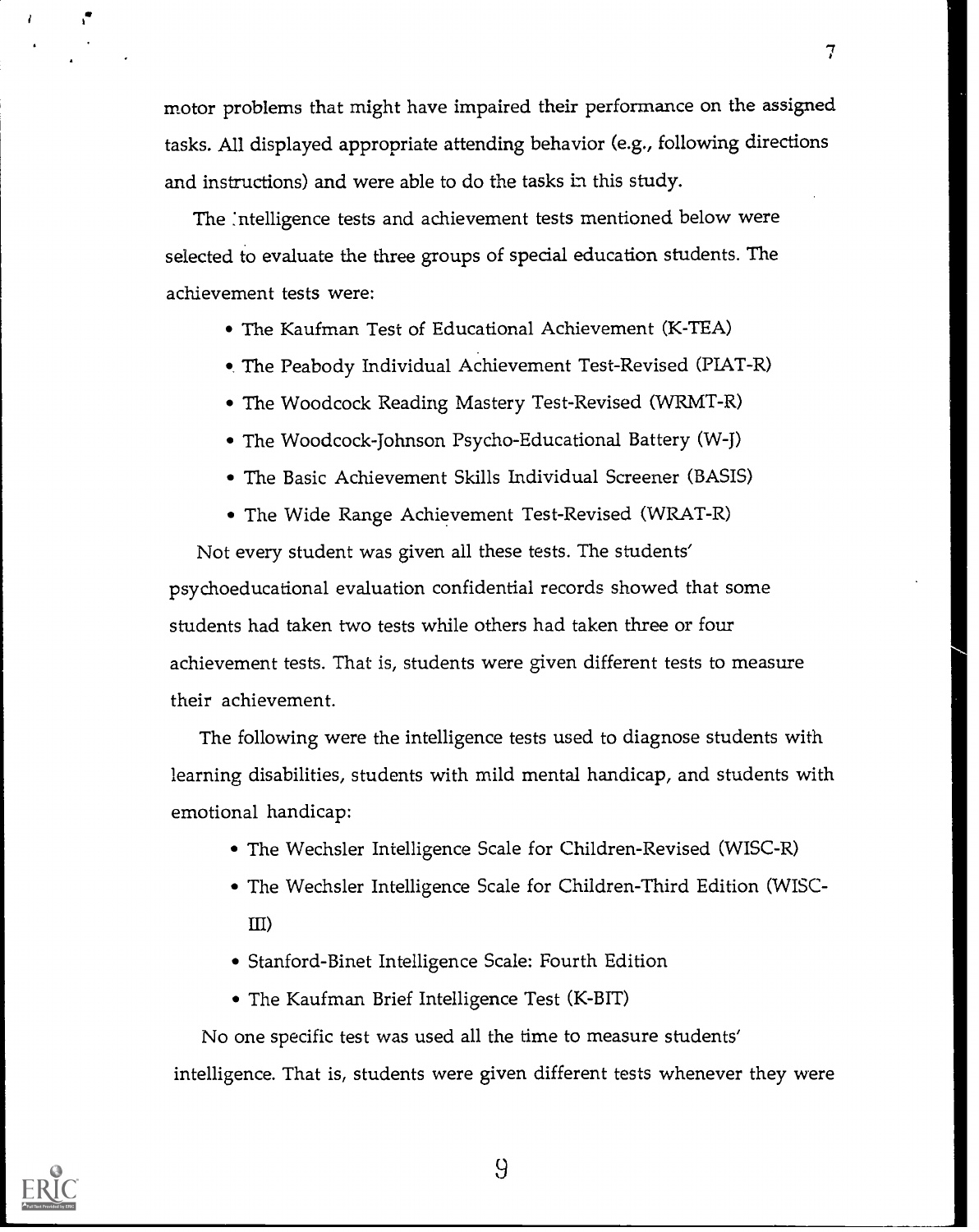evaluated to measure their intelligence. Since there were many test scores available for each student as a result of many years of testing, the WISC-III and WISC-R scores were selected and reported in Table 2.

8

For the LD sample there was a significant discrepancy between the students' intellectual ability as measured by performance on individualized intelligence tests and their actual academic performance as measured by standardized achievement tests. Only 4 students had an IQ below 85. The remaining students had average or above average general intelligence (i.e., IQ > 85) as measured by the individualized intelligence tests.

As stated in the definition, students classified with emotional handicap must exhibit an emotional symptom that, over a lengthy period of time and to a significant degree, consistently interferes with students' learning. Emotional symptoms may include cases such as a tendency to develop physical symptoms or fears associated with personal or school problems, a general pervasive mood of unhappiness or depression, an inability to learn which cannot be explained by intellectual, sensory, or health factors, an inability to build or maintain satisfactory interpersonal relationships, and inappropriate feelings under normal circumstances. In the sample used for this study, one student had an IQ of 73 and another student had an IQ of 75. The remainder of this sample had IQs of 80 and above.

The criteria used to identify students with mild mental handicap were below average mental ability, as measured by an individually administered intelligence test, and assessed deficits in adaptive behavior as measured by tests such as the Vineland Social Maturity Scale. One student had an IQ of 77. The rest of this sample had IQs of 73 and below.

After obtaining the approval of the local school district and the school principal to carry out this study, parent(s) or guardian(s) of each subject



 $\overline{1}$   $\overline{0}$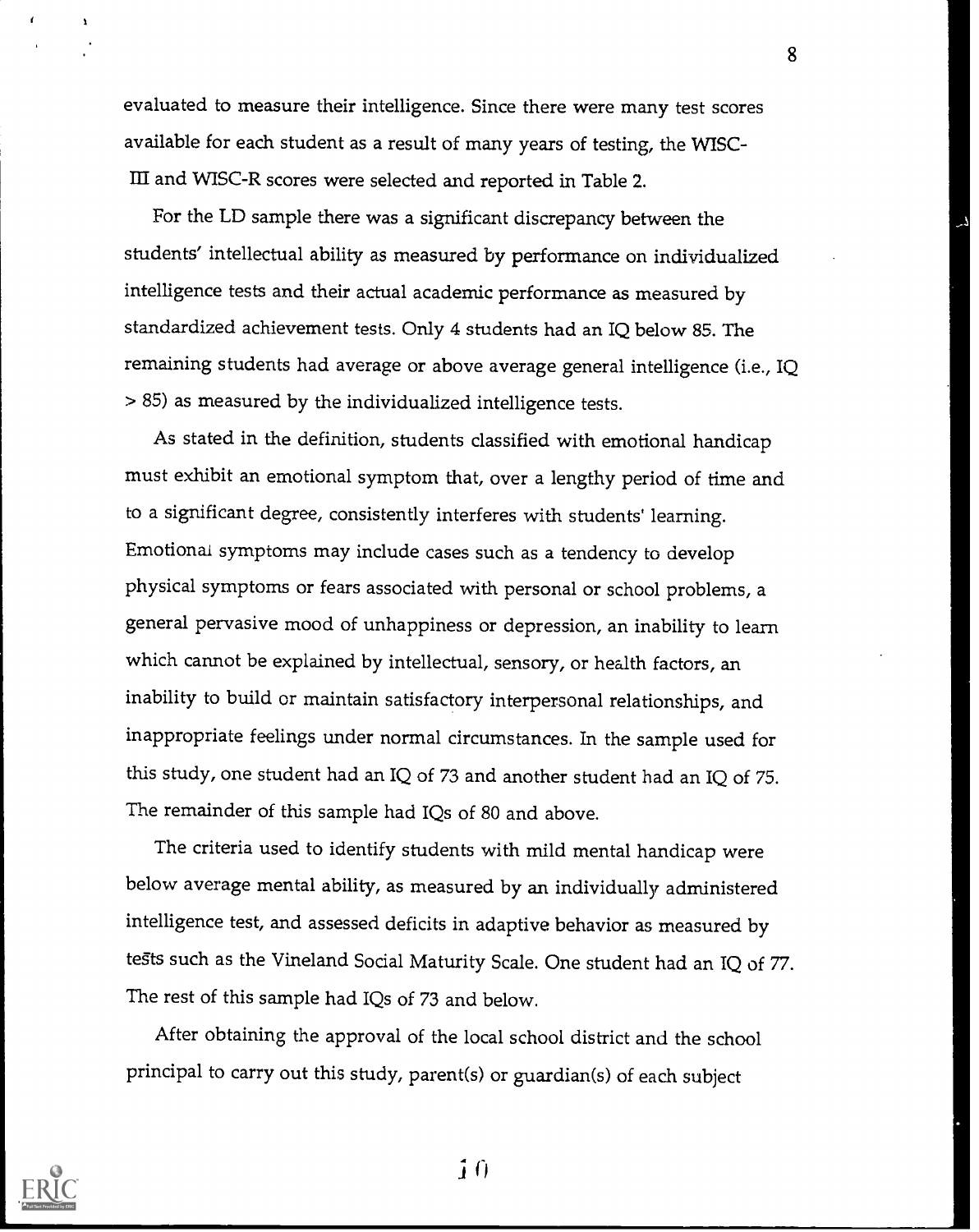involved in this research were asked to sign a consent form approving the child's participation in the experiment. The consentor received information about the purpose of the study, the methods to be employed, and the possible advantages and disadvantages of using such procedures.

#### Materials and Procedures

The technique of examining levels of processing, introduced by Walker (1987), was used in this study. He constructed stimulus words, retrieval cue words, and sentence frames from primer, first, and second grade reading materials to control the vocabulary presented to the students in the experiment. Walker's thirty-two stimulus words, which were common concrete nouns, were presented to the participants in this study via a microcomputer (Apple He).

The intermediate level of processing was tapped by requiring the subjects to answer "yes" or "no" to the question of whether or not two words rhyme. For example, the student might see the stimulus word "Pig" and the cue word "Wig" and then be asked to respond with yes or no to the question "DOES THIS WORD RHYME WITH THE ONE AT THE BOTTOM OF THE SCREEN?".

Deep level of processing was tapped by requesting the students to respond to the question of whether or not a stimulus noun fits into a sentence frame. This was achieved by asking the student to respond to the question "DOES THIS WORD FIT INTO THE SENTENCE AT THE BOTTOM OF THE SCREEN?". For example, when a stimulus word such as "Nose" and a retrieval cue sentence frame such as "He broke his when he fell' appear on the computer screen, the student responded with either "yes" or "no", based on the correct semantic use of the word in the sentence, to whether or not the stimulus word fit into the sentence frame.



 $\mathbf{f}$ 

 $\mathbf{r}$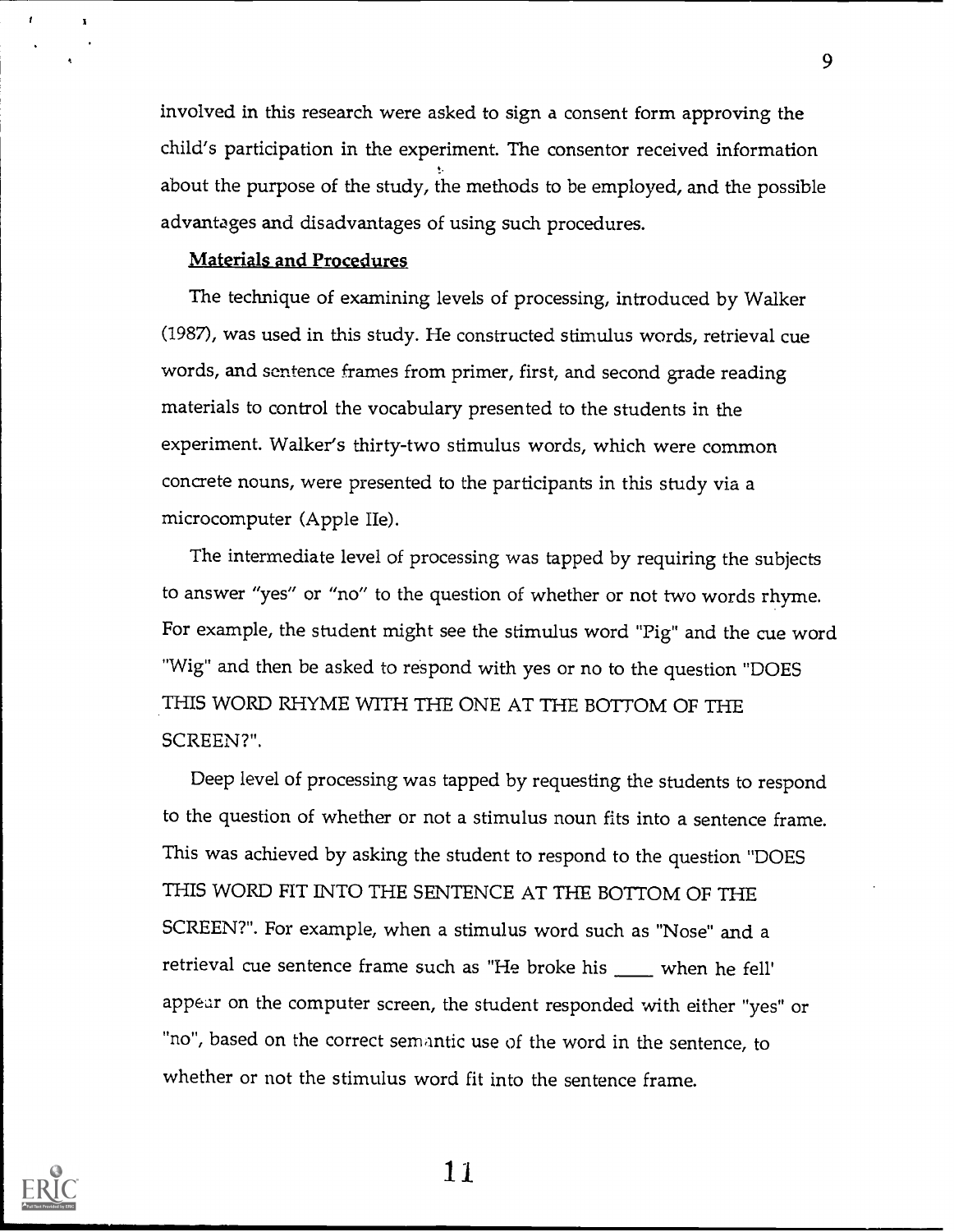# Acquisition Phase

Sixteen of the 32 stimulus words were presented individually with their cues on the computer screen. The subjects were asked to respond "Yes" if the two words rhymed, and "No" if they did not. The two words are described as "congruent' if they rhyme and "non-congruent" if they do not. The level of processing being tapped by this task is the intermediate (phonemic, rhyming, or acous tic) level.

The remaining 16 of the 32 stimulus words were used to complete 16 sentences presented individually on the computer monitor. The subjects were asked to response "Yes" if the word fit into the sentence and "No" if it did not. The context is described as "congruent" if the word fits into the sentence and "non-congruent" if it does not. The level of processing tapped by this task is the deep (semantic) level.

In general, 16 of the stimulus words were in a congruent context since they required "Yes" response and the other 16 stimulus words were in a noncongruent context since they required "No" response. The intermediate and the deep levels of processing had both congruent and non-congruent contexts for the intermediate level tasks and for the deep level tasks. Thus, there were four encoding levels of processing at which stimulus words were presented. These encoding levels were rhyming-intermediate congruent and noncongruent, and deep-semantic congruent and non-congruent.

There were two retrieval cues (rhyming words and sentence frames). Ln the acquisition phase, on the first task, at the intermediate (rhyming) level. two words were presented on the computer screen. One word was considered as the stimulus word and the other word was used as a retrieval cue later in the recall phase of the experiment. The subject was asked if these two words rhyme.



12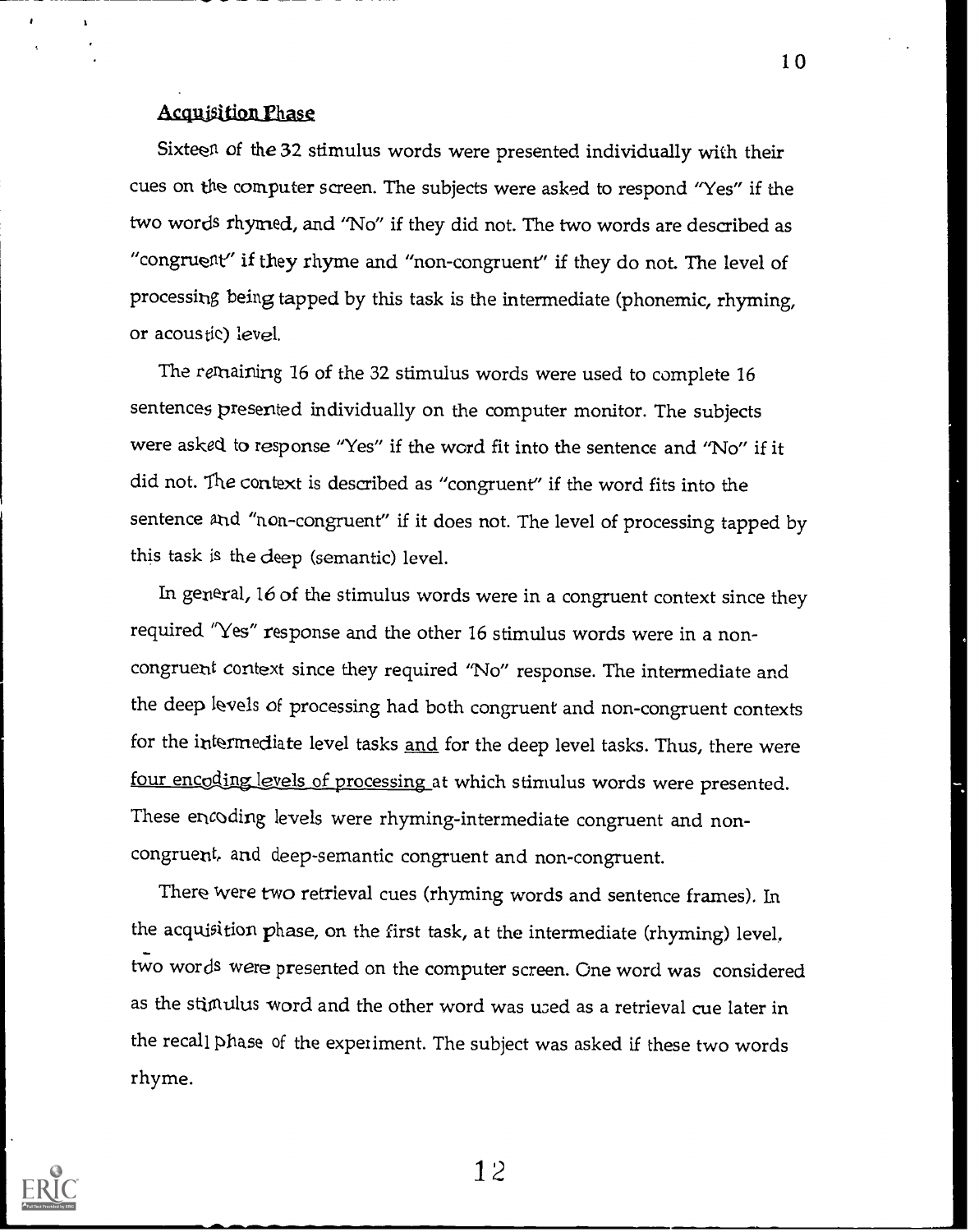On the second task, at the deep (semantic) level, a new stimulus word and a sentence frame with a blank space for a word were presented on the computer screen. The sentence frame was used as a retrieval cue. The subject was asked if the stimulus word fits into the sentence frame.

#### Recall Phase

In the recall phase of the experiment, at the intermediate (rhyming) level, on the computer screen, the subject was presented with a word that was presented earlier in the acquisition phase. This word served as a retrieval cue because the subject was asked to state the word with which the retrieval cue was paired during the acquisition phase (see example 1 in Table 3)

Also during the recall phase, at the deep (semantic) level, the subject was presented with a sentence frame which was presented earlier during the acquisition phase. This sentence frame served as a retrieval cue because the subject was asked to recall the word (also presented earlier during the acquisition phase) which was presented with the sentence (see example 6 in Table 3).

Sometimes the retrieval cue (word) and the retrieval cue (sentence frame) were congruent with the stimulus word and sometimes they were noncongruent, as chosen randomly by the computer program. The retrieval cue (word) was congruent if it rhymed with the stimulus word presented during the acquisition phase which the subject was asked to recall (see example 1 in Table 3). The retrieval cue (sentence frame) was congruent if the stimulus word presented during the acquisition phase (which the subject was asked to recall) fit into the sentence frame (see example 6 in Table 3). The retrieval cue (word) was non-congruent if it did not rhyme with the stimulus word presented during the acquisition phase (see example 3 in Table 3). The retrieval cue ( sentence frame) was non-congruent if the stimulus word

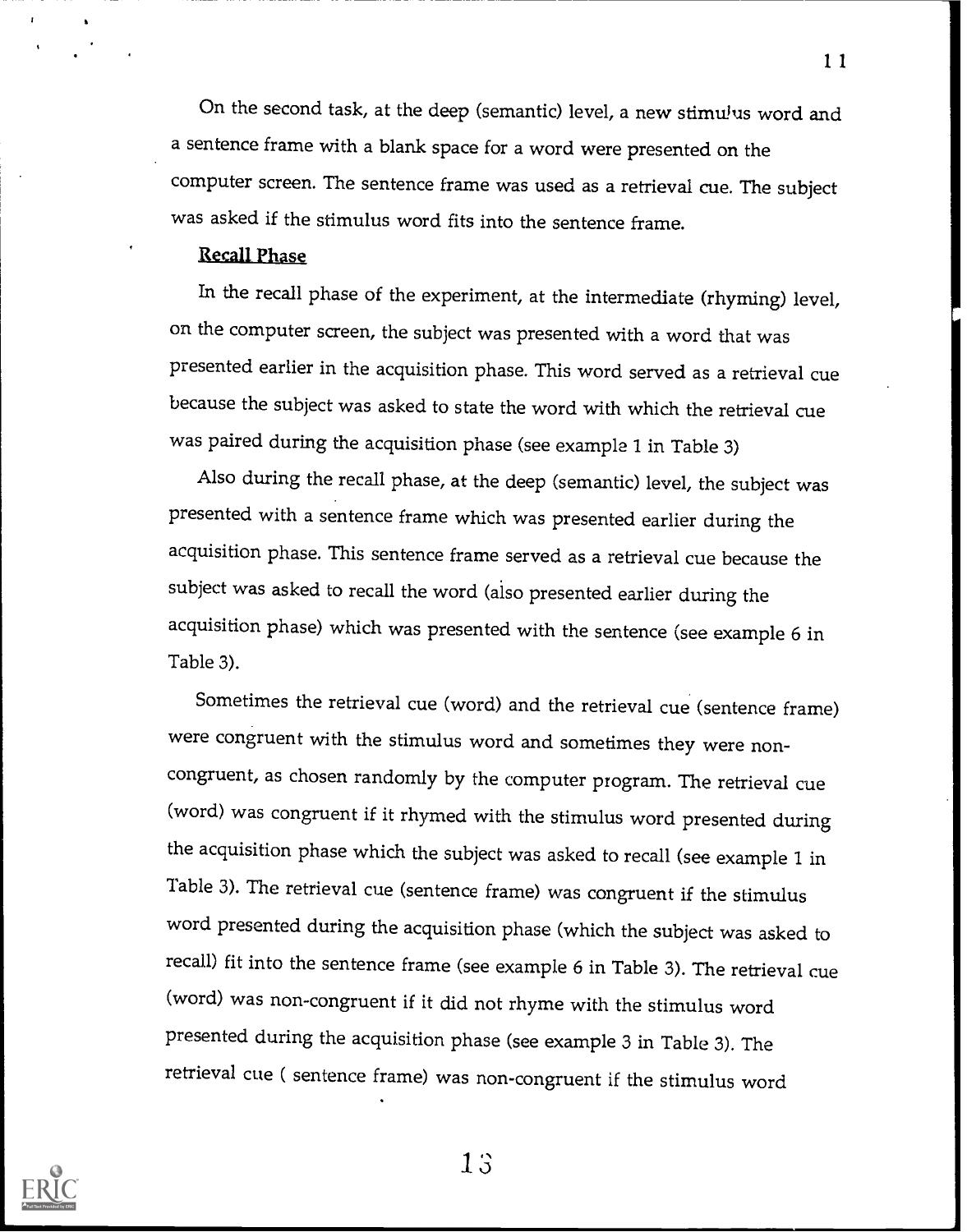presented during the acquisition phase did not fit into the sentence frame (see example 8 in Table 3).

Also during the recall phase, "cross-level" tasks were used. These tasks were presented in congruent contexts. A new sentence frame (representing Table 3

|  | <u>Examples of Stimulus Word and Retrieval Cue Combinations at the Eight</u> |  |
|--|------------------------------------------------------------------------------|--|
|  |                                                                              |  |

| Encoding<br>Level | Retrieval<br>Cue Type | Encoding<br>Stimulus/Cue                      | <b>Retrieval Cue</b>                     |
|-------------------|-----------------------|-----------------------------------------------|------------------------------------------|
| 1. $Rhy/C$        | Rhy                   | Fan/Man                                       | Man                                      |
| 2. $Rhy/C$        | Sem                   | Fan/Man                                       | On a hot day the feels<br>good.          |
| 3. $Rhy/NC$       | Rhy                   | Fan/Street                                    | Street                                   |
| 4. Rhy/NC         | Sem                   | Fan/Street                                    | On a hot day the $\equiv$ feels<br>good. |
| 5. Sem/ $\subset$ | Rhy                   | Fan/On a hot<br>day the $\_\_$ feels<br>good. | Man                                      |
| $6.$ Sem/C        | Sem                   | Fan/On a hot<br>day the $f$ feels<br>good.    | On a hot day the feels<br>good.          |
| 7. Sem/NC         | Rhy                   | Fan/The Saw<br>us and ran.                    | Man                                      |
| 8. Sem/NC         | Sem                   | Fan/The Saw<br>us and ran.                    | The Saw us and<br>ran.                   |

# Randomly Assigned Conditions

Note:  $Rhy/C = Rhyming Congruent Encoding; Rhy/NC = Rhyming Non-$ Congruent Encoding; Sem/C = Semantic Congruent Encoding; Sem/NC = Semantic Non-Congruent Encoding; Rhy = Rhyming Retrieval Cue; Sem = Semantic Retrieval Cue. This table is adopted from Walker and Poteet (1989), p. 28.

the deep-semantic level) was presented and the subject was asked to recall a word (presented earlier in the intermediate-rhyming level) which fit into the sentence frame (see example 2 in Table 3). Also, a word was presented and the subject was asked to recall a word which had been seen before which rhymed with it (representing the intermediate-rhyming level). The word to recall was



 $\pmb{\cdot}$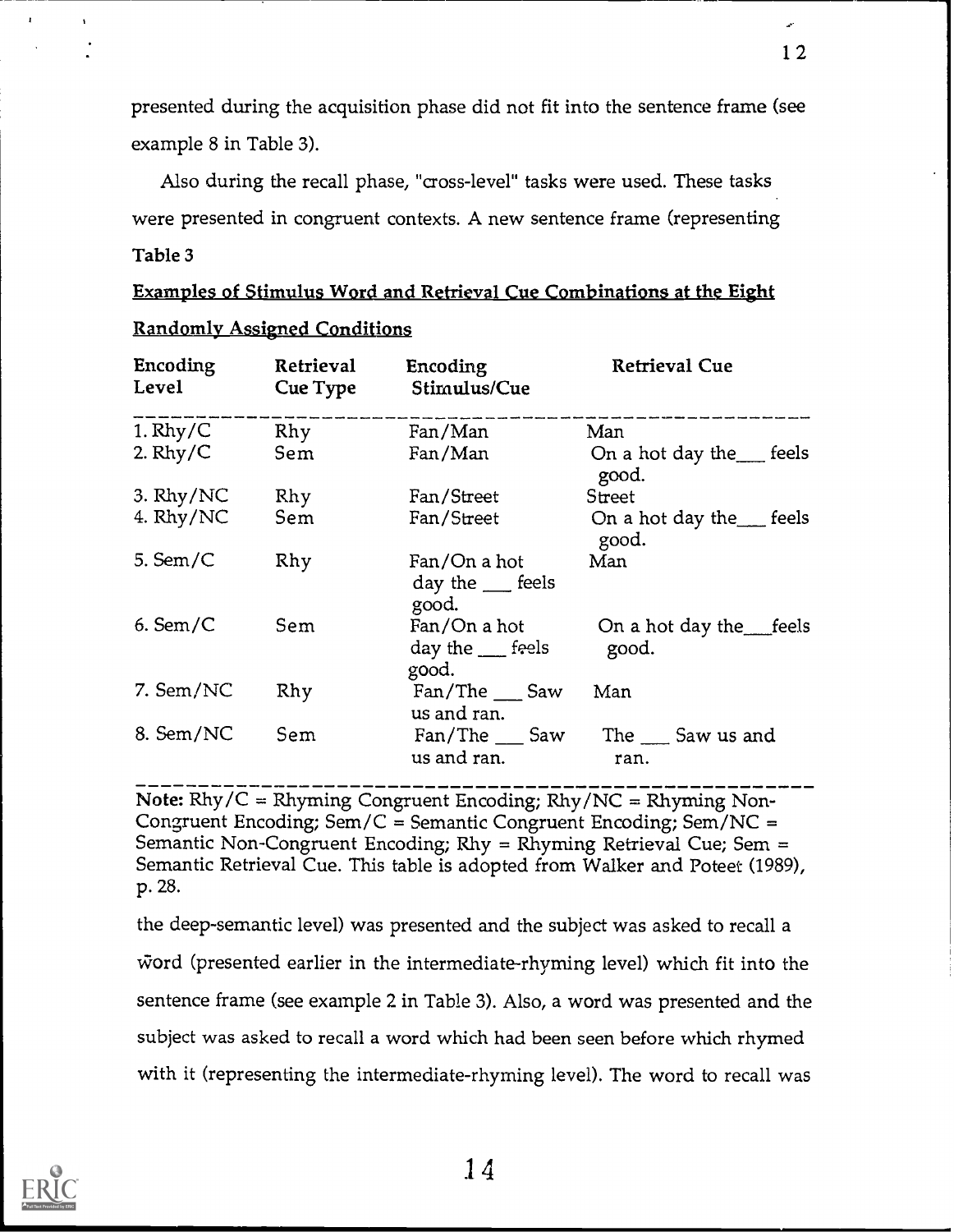presented earlier as the stimulus word to fit into a sentence (representing the deep-semantic level) (see example 5 in Table 3). The purpose of "cross-level" recall tasks was to evaluate the original processing level and the manipulation of retrieval cues when the recall task was requested. That is, in half of the cases, the retrieval cues were changed to assess the memory performance that was due to encoding in the original learning activity and that was due to the type of the presented retrieval cue. This step assessed the encoding specificity principle and the encoding and retrieval processes.

These next tasks were presented regarding items which were in noncongruent contexts at the acquisition phase. Four of the retrieval cues (words) were one of the words presented in non-congruent tasks at the intermediaterhyming level during the acquisition phase. The subject was asked to recall the word which was paired with the retrieval cue (see example 3 in Table 3). Four of the retrieval cues were sentence frames for which the subject was required to recall a non-congruent stimulus word at the intermediaterhyming level which fit into the retrieval cue (sentence frame) (see example 4 in Table 3).

Four retrieval cues (sentence frames) which were presented during the acquisition phase were presented. The subject was asked to recall the stimulus presented with the sentence frame during the acquisition phase. The stimulus word was non-congruent with the sentence frame at the acquisition phase (see example 8 in Table 3). Four retrieval cues (words) which rhymed with a stimulus word for a non-congruent sentence frame at the acquisition level were presented. The subject was asked to recall the stimulus word. Note that the stimulus word rhymed with the retrieval cue (word), but originally did not fit into the sentence frame during the acquisition phase (see example 7 in Table 3).



15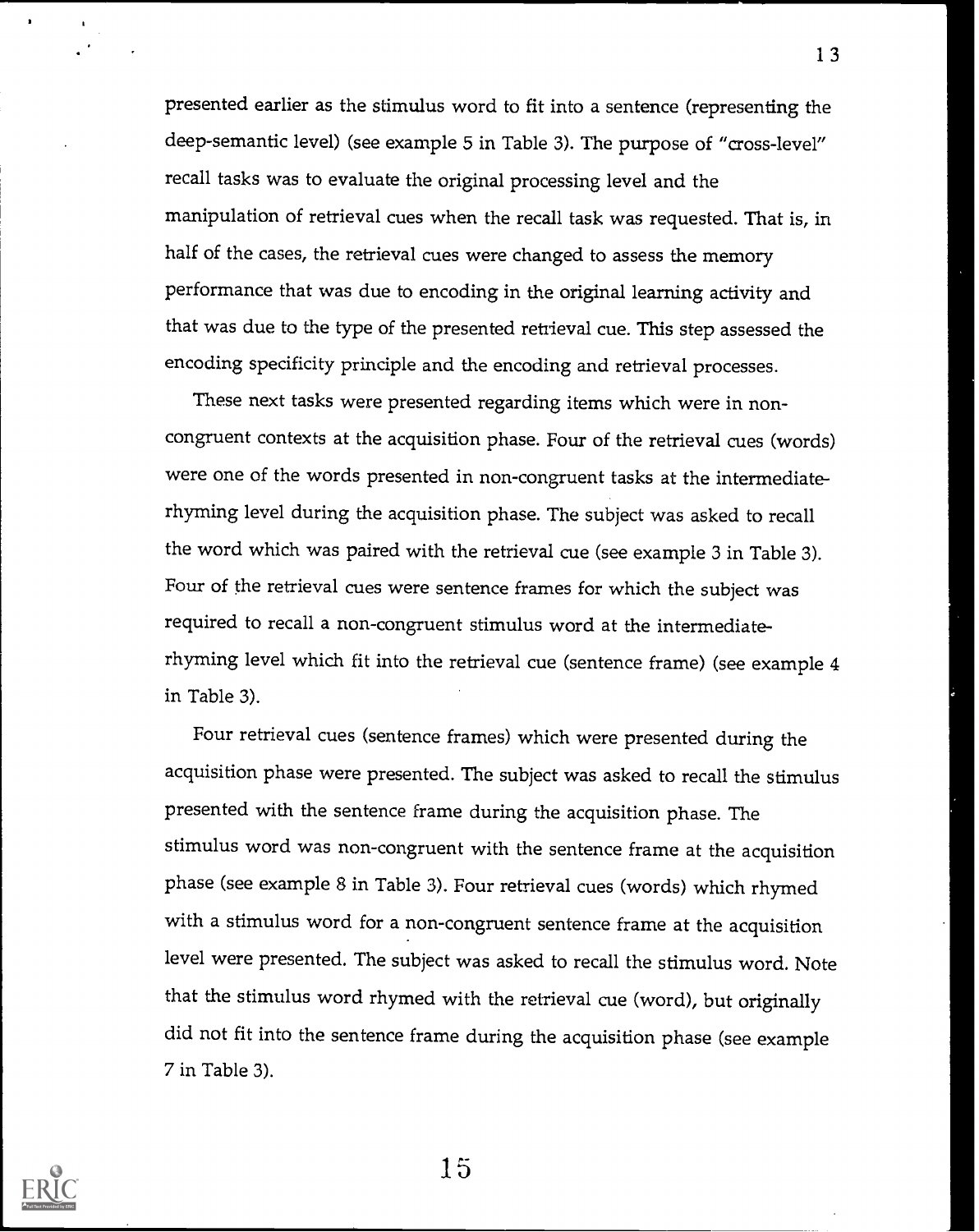# Computer Program

Both the stimulus words and the cue words (i.e., words and sentences) in the recall phase were selected and presented in a random order by the computer. Other randomly selected elements were processing levels (intermediate-rhyming or deep-semantic), congruity of the task, and the level of the retrieval cues.

Randomization of all conditions in this experiment was achieved by using a computer program which generated random numbers. The first random number generator program was executed before the memory activity started. Then it was interrupted to run the memory activity. The second random number generator was built into the memory activity. This process presented each subject in the experiment with an entirely unique order and treatment of each of the thirty-two stimulus words. Random presentation prevents the effect of high imagery or low imagery words on the obtained results. The randomizing process can control the systematic biasing influences of words familiar or meaningful to a specific subject because of recent encounters or experiences (Walker, 1987).

# Incidental Learning Task

An incidental learning paradigm was used in the acquisition phase in which the subjects were unaware that there would be a cued recall memory test later in this study. During the acquisition phase the order of presentation of items (stimulus words and retrieval cues) that required yes or no responses was assigned randomly by the computer. The cued recall memory test was a cue (a word or a sentence each determined randomly by the computer) presented on the computer screen for 15 seconds during which time the subject was to respond with one of the thirty-two stimulus words from memory that went with the "cue". For example, the student was told that "a



16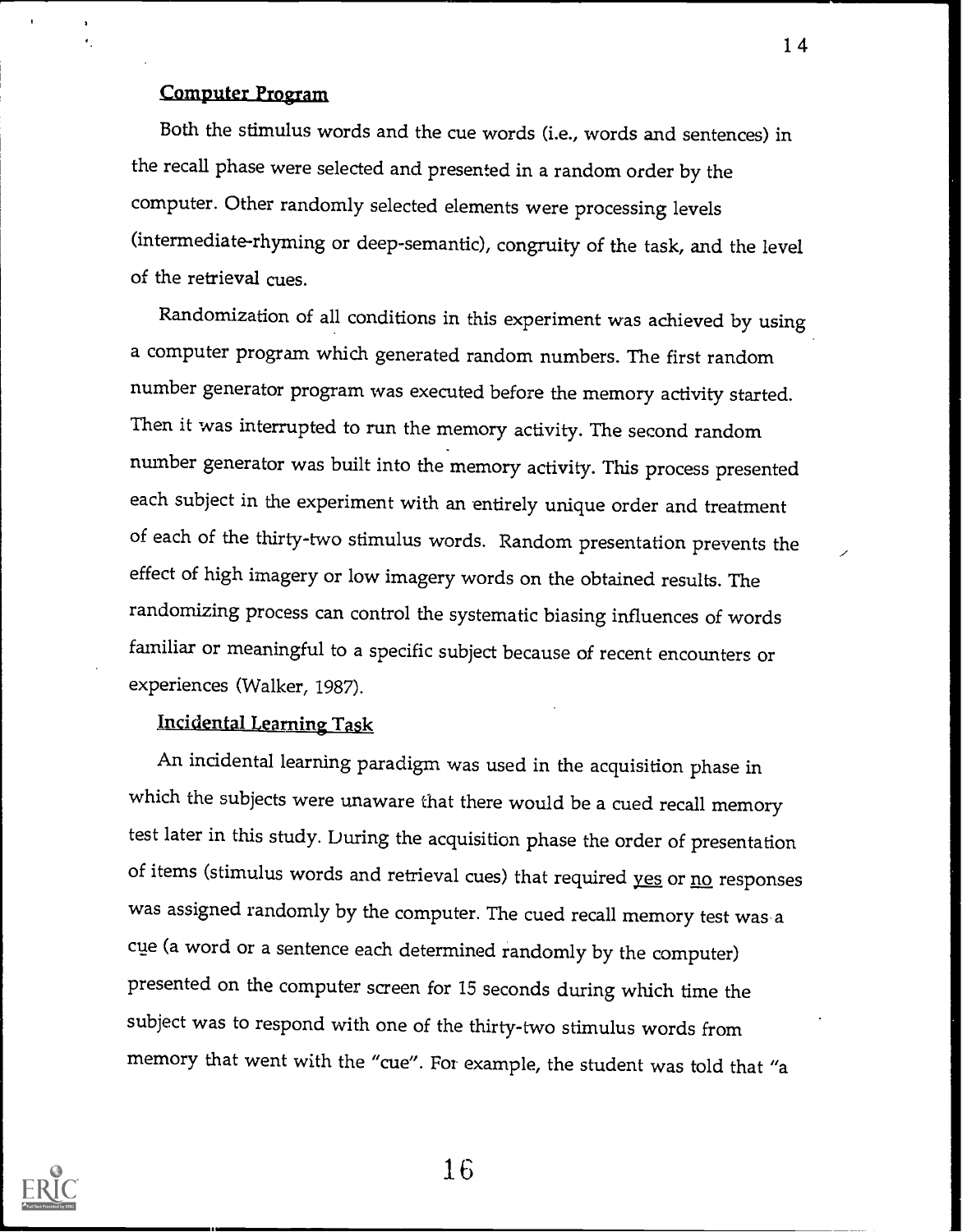word or a sentence will appear on the screen. It will be shown to you to help you remember the words you saw in the earlier activity" (i.e. acquisition phase). All students participating in this study were told that they were involved in an experiment to understand how they learn new things in schools. No mention was made to the cued recall test that would follow the acquisition phase. This procedure increased the confidence that incidental learning in this study was assessed without contamination from mnemonic techniques that might usually be used in the intentional learning paradigm.

#### Testing Session

The instruction, testing, and recording of the results for each individually tested subject were presented by the microcomputer. When the instruction appeared on the screen, the experimenter read it aloud. The computer presented a stimulus word and the accompanied cue (word or sentence). The subject was required to say "yes" or "no"; both words were written on two color marked keys to make the response. The experimenter pressed the appropriate key after each response by the student. In the acquisition phase, the computer program advanced to the next trial the moment the "yes" or "no" key was pressed. Each subject had two practice trials in order to become familiar with the task. If a subject was not successful in correctly answering either of the two trials after two times of practice on each trial, that subject was excused from participating in this study. Any subject needing assistance in reading more than six stimulus words, or their accompanied cue words, was excused from participating in this study.

In the recall phase of this study, cued recall memory test (where a word or a sentence appeared on the computer screen to help remember the words seen in the acquisition phase), each subject was given 15 seconds to recall each stimulus word. If the 15 seconds were expired and the subject was not able to



 $17$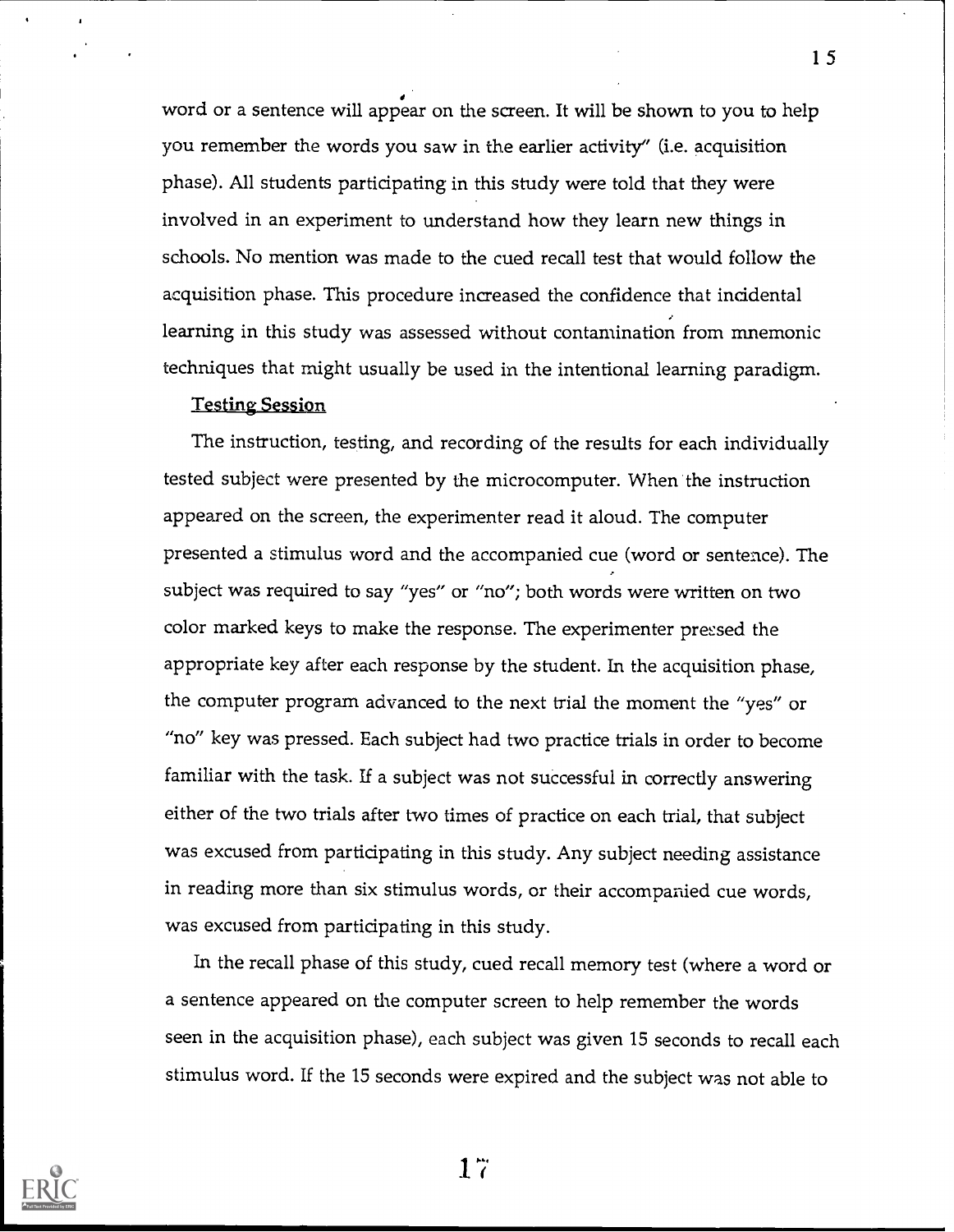recall the word, the subject proceeded to the next recall cue. The experimenter typed each subject's responses on the memory test into the computer. After the session with each subject, the computer recorded and printed a "Subject Profile" of all the subject's responses of yes and no during the acquisition phase as well as the responses during the recall phase on the memory tests. The "Student Profile" was used for analysis purposes. The results obtained from this experiment were coded to provide anonymity. Each experimental session per subject lasted approximately 25 minutes.

#### RESULTS

A 4  $\times$  4  $\times$  2 (4 subject types  $\times$  4 presentation conditions of encoding levels of processing X 2 retrieval cues) factorial analysis of variance (MANOVA) with repeated measures on the last two variables was used. The four betweensubject factors were subject types specified as "normals", students with learning disabilities, students with mild mental handicap, and students with emotional handicap. The within-subject factors were the four presentation conditions of encoding levels of processing (intermediate (rhyming) level congruent and non-congruent and deep (semantic) level congruent and noncongruent) and the two retrieval cues (rhyming and semantic).

The performance data for the four groups of students ("normals", learning disabilities, mild mental handicap, and emotional handicap) are presented in Table 4. The data on the cued recall memory test showed that the mean number correct for all groups was the highest when stimulus words were presented and encoded semantically and retrieved in the memory test with a congruent semantic cue (Sem/C/S). The average performance for the four groups at this level of processing (deep -semantic) and using this type of retrieval. cue (semantic cues) was 3.408 correct out of 4 responses.



15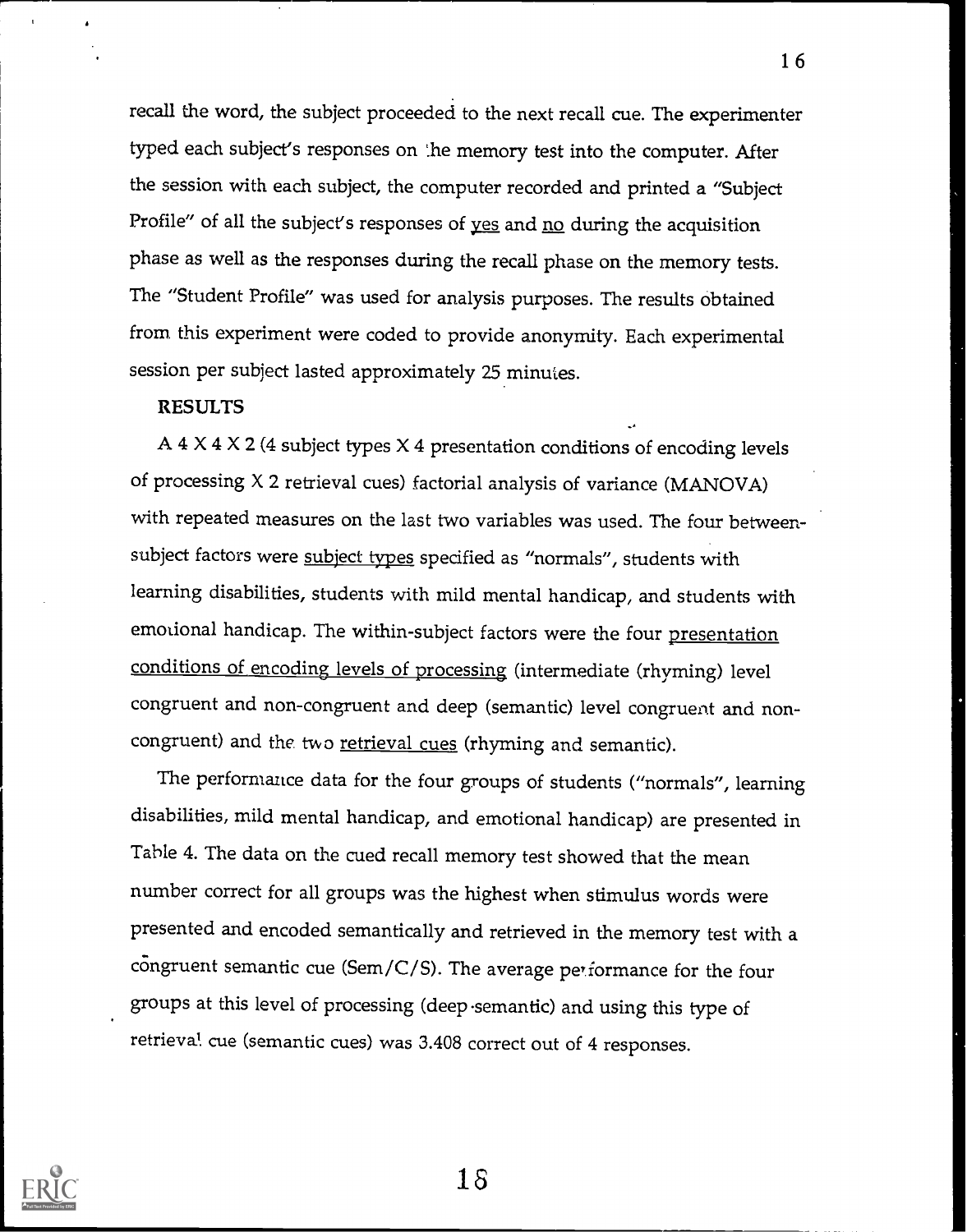## Main Effects

The analysis of variance revealed that there was a significant main effect for the between-subject variable at the .05 level,  $\underline{F}$  (3, 148) = 3.55,  $\underline{p}$  = .016. There were significant differences in memory performance among the four

Table 4

| Cell Means for Encoding Levels and Retrieval Cue Types |  |  |  |  |
|--------------------------------------------------------|--|--|--|--|
|                                                        |  |  |  |  |

| <b>Encoding Level and</b> |             |       | <b>Mean Performance</b> |       |       |
|---------------------------|-------------|-------|-------------------------|-------|-------|
| Retrieval Cue Type        | $\mathbf N$ | LD    | MIMH                    | EH    | Total |
| Rhy/C/R                   | 1.750       | 1.420 | 1.280                   | 1.720 | 1.559 |
| Rhy/C / S                 | .577        | .580  | .600                    | .920  | .638  |
| Rhy/NC / R                | .192        | .140  | .200                    | .200  | .178  |
| Rhy/NC / S                | .615        | .560  | .440                    | .880  | .612  |
| Sem/C/R                   | .981        | 1.040 | 1.000                   | 1.200 | 1.039 |
| Sem/C / S                 | 3.558       | 3.380 | 3.040                   | 3.520 | 3.408 |
| Sem/NC / R                | 1.000       | 1.000 | .580                    | 1.000 | .947  |
| Sem/NC / S                | 2.115       | 1.680 | 1.840                   | 1.880 | 1.888 |
|                           |             |       |                         |       |       |

Note: Rhy/C = Rhyming Congruent Encoding; Rhy/NC = Rhyming Non- Congruent Encoding; Sem/C = Semantic Congruent Encoding; Sem/NC = Semantic Non-Congruent Encoding;  $R = R$ hyming Retrieval Cue; S= Semantic Retrieval Cue;  $N =$  "Normal" students;  $LD =$  Students with Learning Disabilities; EH = Students with Emotional Handicap; MIMH = Students with Mild Mental Handicap; Number of " $N'' = 52$ ; LD = 50; EH = and MIMH =  $25$ ; Total = 152.

groups of students regardless of levels of processing and types of retrieval cues. There were significant main effects at the .05 level for the two treatment variables that received repeated measures (encoding levels of processing and types of retrieval cues). There were significant differences in memory performance for the four encoding levels of processing regardless of types of retrieval cues and subject types,  $E(3, 444) = 217.46$ ,  $p < .001$ . There were

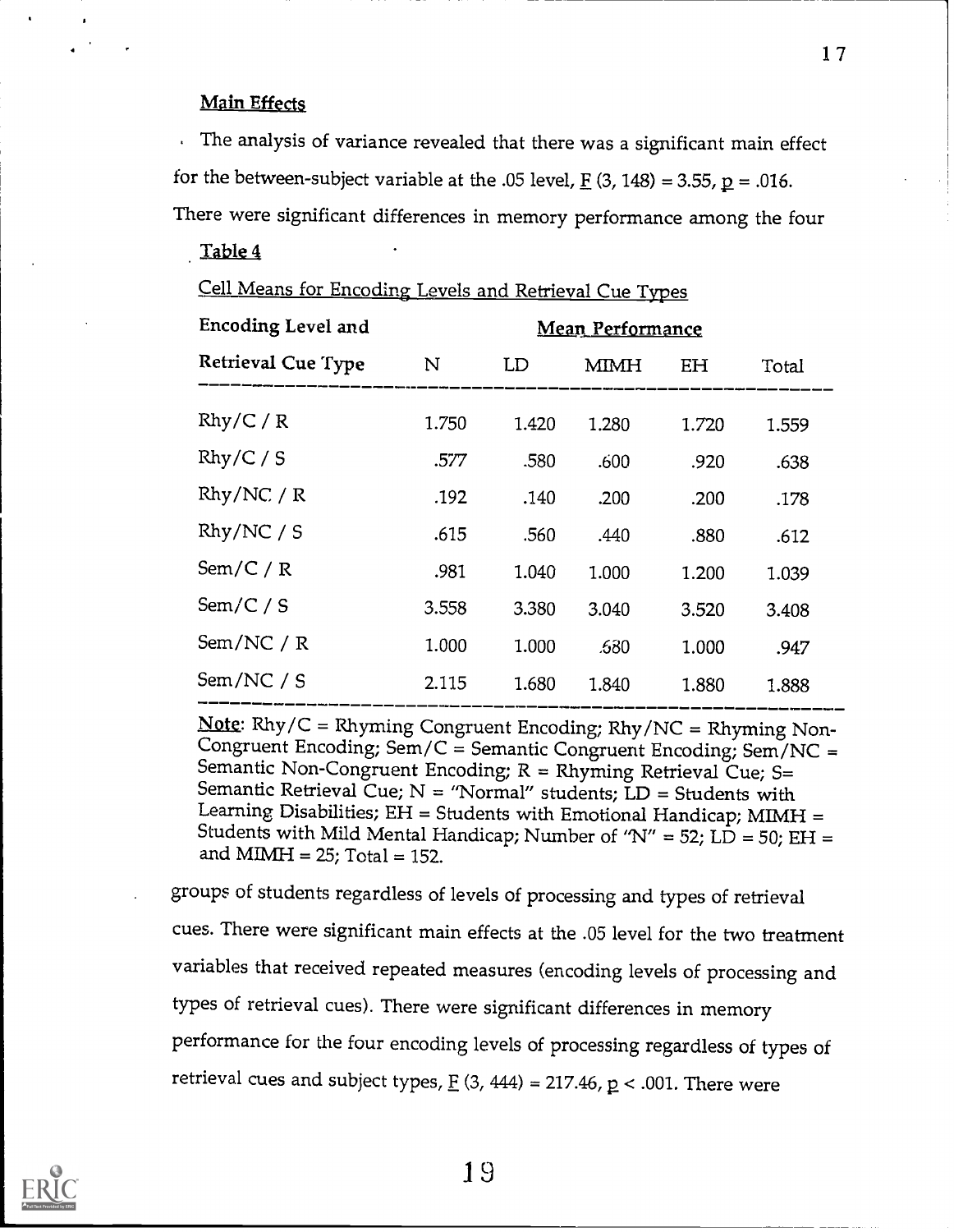significant differences in memory performance between the two types of retrieval cues regardless of encoding levels of processing or subject types,  $E(1, 1)$  $148$ ) = 140.67, p < .001.

## **Interactions**

The interaction of student types and encoding levels of processing was not significant. Also, it was found that the interaction of student types and types of retrieval cues was not significant. The three-way interaction among subject types, encoding levels of processing, and types of retrieval cue was not significant. A statistically significant interaction was found between encoding levels of processing and types of retrieval cues,  $E(3, 444) = 144.86$ ,  $p < .001$ . Differences in memory performance due to retrieval cues are not the same across encoding levels of processing.

Generally Speaking, this interaction, based on the cued recall memory test used in this study, supports the levels of processing framework (e.g. Lockhart & Craik, 1990; Fisher & Craik, 1977) and the Encoding Specificity Principle (e.g., Tulving & Thomson, 1973; Tulving, 1983) as used with students with disabilities and those without disabilities.

These analyses revealed that while there are significant differences among the four groups of students on the test of memory performance during the recall phase, these differences do not interact with the significant two-way interaction between encoding levels of processing and types of retrieval cue.

#### Post-Hoc Analysis

Based on the review of the literature (e.g., Winer ,1962, 1971; Hinkle, Wiersma, & Jurs, 1988; Ferguson & Takane ,1989) and the type of data and subjects this study had dealt with, different post-hoc tests were used . The Student-Newman-Keuls was used to find differences among the four groups of students. It was used because it is less conservative than the Tukey and



 $20$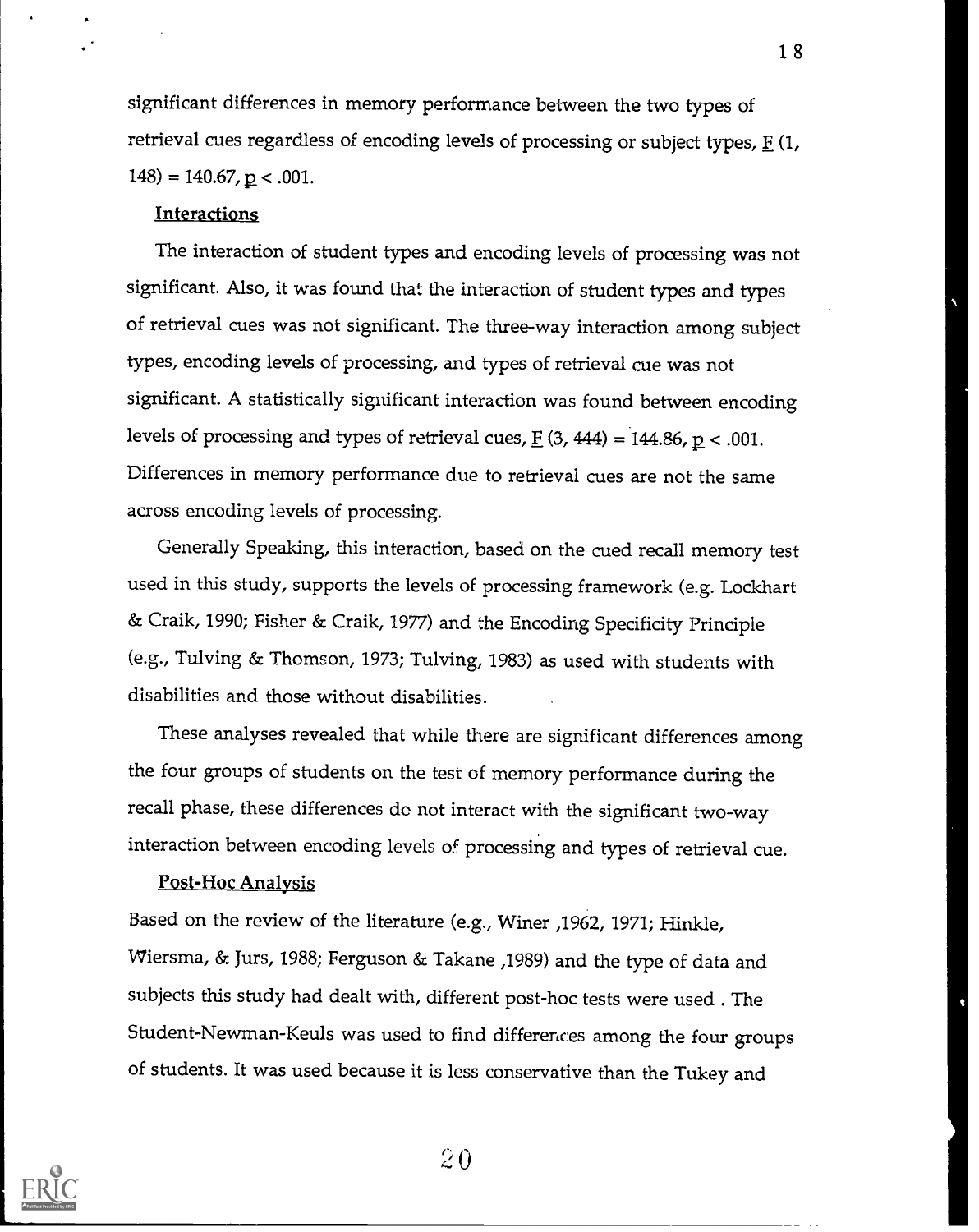Scheffe tests. Considering the organization of the within-subject factors (the four presentation conditions of encoding levels of processing and the two retrieval cues), a paired t-test was viewed as the best to use in the situation described later in this section. The Tukey was used to compare differences between means. It is powerful when used with all possible pairwise comparisons between means.

#### Table 5

Means of All Cells Combined for the Four Groups of

Students on the Memory Test

|         | Total Score | Means  |
|---------|-------------|--------|
| Normals | 10.788      | 1.3485 |
| LD      | 9.800       | 1.225  |
| MIMH    | 9.080       | 1.135  |
| EH      | 11.320      | 1.415  |

The Student-Newman-Keuls post-hoc analysis revealed that there were significant differences at the .05 level on memory performance between "normal" students and students with mild mental handicap, on the one hand, and between students with emotional handicap and students with mild mental handicap, on the other hand. However, the analysis did not reveal significant differences among "normal" students, students with learning disabilities, and students with emotional handicap. Nor were there significant differences between students with learning disabilities and students with mild mental handicap. Regardless of types of retrieval cues and encoding levels of processing, "normal" students and students with emotional handicap performed significantly higher than students with mild mental

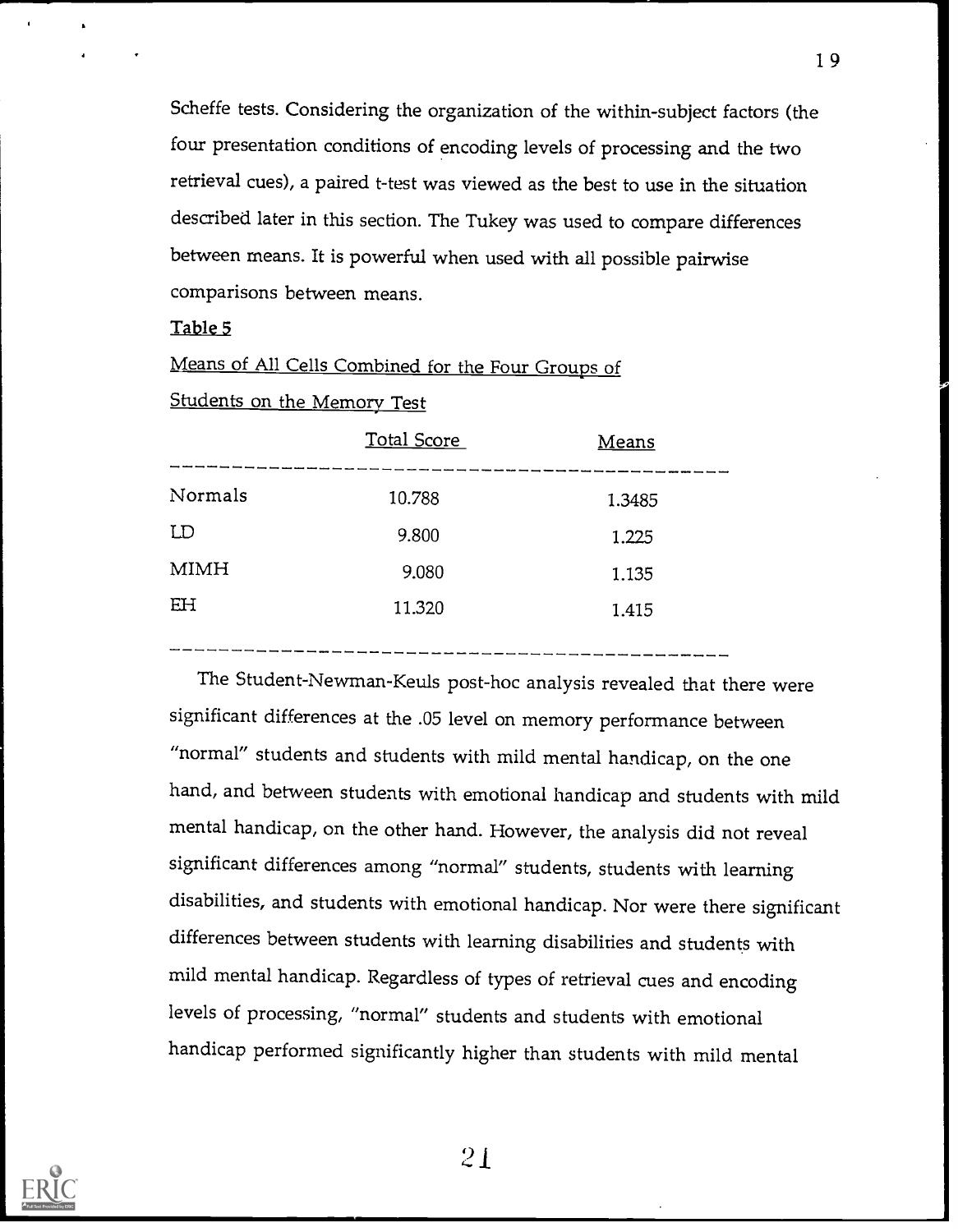handicap (see Table 5).

A paired t-test was used to clarify the interaction between the types of retrieval cues used and the encoding levels of processing with regard to differences due to retrieval cues (i.e., Rhyming or Semantic). It was used to find out how the eight combinations of two retrieval cues and four encoding levels of processing differed in pairs. The result of this analysis is in Table 6. This analysis revealed that there were significant differences in memory performance due to the types of retrieval cue used in all combinations. Memory performance is the highest when semantic retrieval cues were used. In this case using semantic retrieval cues was more effective than using rhyming retrieval cues (see Figure 1). Also, rhyming retrieval cues were effective in one combination where words were encoded at the congruent intermediate-rhyming level and later cued with congruent rhyming retrieval cues. These results as shown in Figure 1, which displays the cell means presented in Table 7, provide support to the levels of processing framework (e.g. Lockhart & Craik, 1990; Fisher & Craik, 1977) and the Encoding Specificity Principle (e.g., Tulving & Thomson, 1973; Tulving, 1983). Also, the results indicated that when the cue level matched the original processing level task, performance was higher.

Stimulus words encoded semantically were best recalled when semantic retrieval cues were employed in the recall memory phase. The enhanced durability of memory trace seemed to result from semantic processing which was fostered by using a congruent semantic retrieval cue during the recall memory test. This is true for words encoded at the congruent deep-semantic level and later cued with congruent semantic retrieval cues yielding the highest memory performance on the memory test. These results support the levels of processing framework for significantly influencing memory



22

 $2<sub>0</sub>$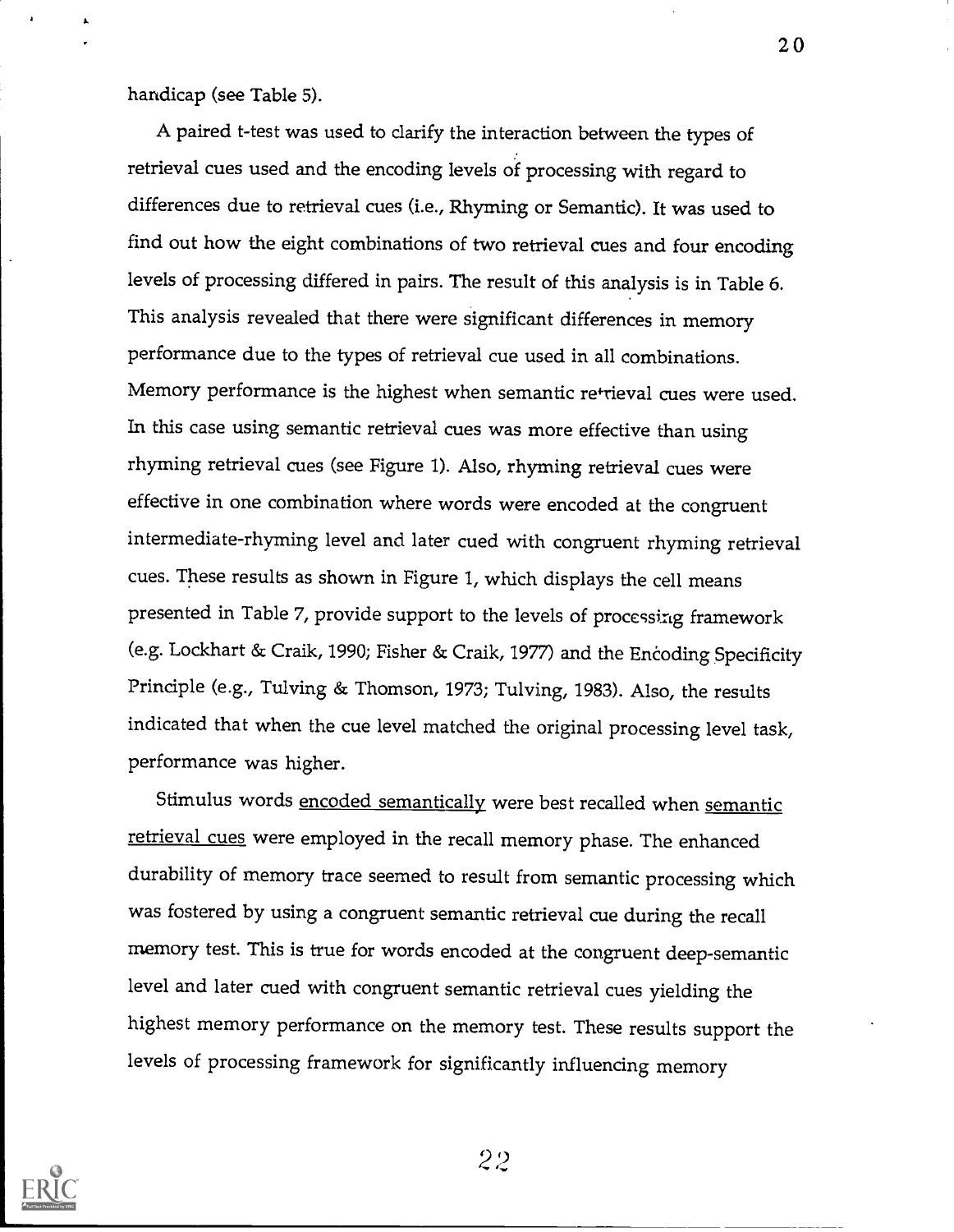performance for elementary students with and without disabilities. Also, these findings support the notion that during the recall phase, the most effective retrieval cues are the ones that were originally encoded with the

Table 6

Paired t-test Between Retrieval cues at four Encoding Levels of Processing Encoding Level and

| Retrieval Cue Type   | Mean           | d.f | t         | ₽    |  |
|----------------------|----------------|-----|-----------|------|--|
| Rhy/C/R<br>Rhy/C/S   | 1.559<br>.638  | 151 | $9.26*$   | .001 |  |
| Rhy/NC/S<br>Rhy/NC/R | .612<br>.178   | 151 | $-6.35*$  | .001 |  |
| Sem/C/S<br>Sem/C/R   | 3.408<br>1.039 | 151 | $-21.93*$ | .001 |  |
| Sem/NC/S<br>Sem/NC/R | 1.888<br>.947  | 151 | $-7.07*$  | .001 |  |

\* p<.05, two-tailed.

**Note:** Rhy/C = Rhyming Congruent Encoding; Rhy/NC = Rhyming Non-Congruent Encoding;  $Sem/C = Semantic Congruent Encoding; Sem/NC =$ Semantic Non-Congruent Encoding; R = Rhyming Retrieval Cue; S <sup>=</sup> Semantic Retrieval Cue.

stimulus words. This finding provides further support that the encoding specificity principle is not only appropriate for "normal" students, but also for students with learning disabilities, mild mental handicap, and emotional handicap.

Additional post-hoc analyses were performed to clarify the interaction between the two treatment variables (i.e., types of retrieval cues and encoding levels of processing) using the Tukey (HSD) procedure to compare individual

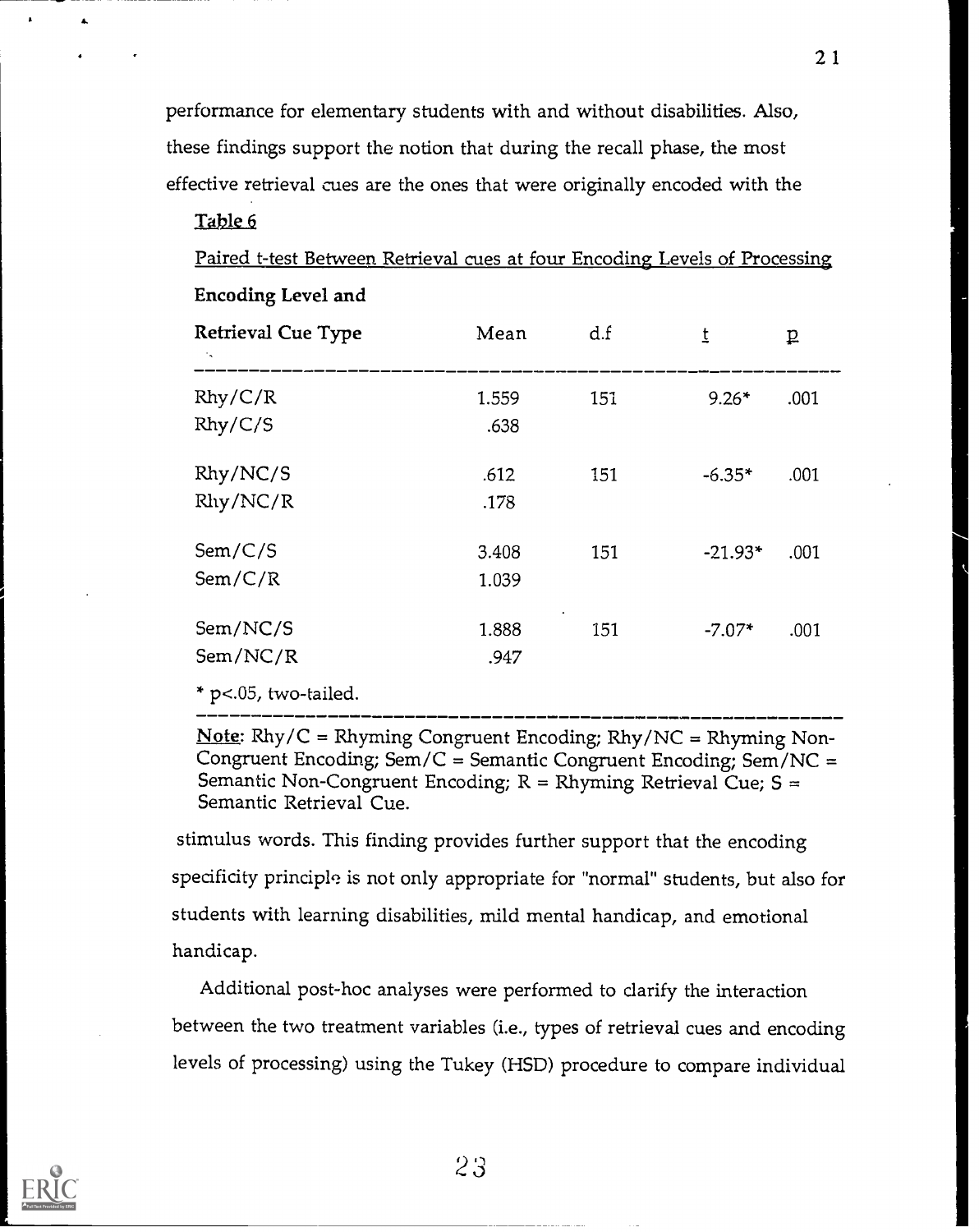cell means. These cell means were presented in Table 4 and are graphically displayed in Figure 2 to show the effect of treatment interaction. The

#### Table 7

| Cell Means for Two Retrieval Cue Types at Four Encoding Levels |       |        |                       |  |  |  |
|----------------------------------------------------------------|-------|--------|-----------------------|--|--|--|
| Rhyming Retrieval                                              |       |        | Semantic Retrieval    |  |  |  |
| Cues at Four Encoding                                          |       |        | Cues at Four Encoding |  |  |  |
| Leveis                                                         |       | Levels |                       |  |  |  |
| Mean Performance                                               |       |        | Mean Performance      |  |  |  |
| $R$ hy/ $C$                                                    | 1.559 | Rhy/C  | .638                  |  |  |  |
| Rhy/NC                                                         | .178  | Rhy/NC | .612                  |  |  |  |
| Sem/C                                                          | 1.039 | Sem/C  | 3.408                 |  |  |  |
| Sem/NC                                                         | .947  | Sem/NC | 1.888                 |  |  |  |

Note: Rhy/C = Rhyming Congruent Encoding; Rhy/NC = Rhyming Non- Congruent Encoding; Sem/C = Semantic Congruent Encoding; Sem/NC = Semantic Non-Congruent Encoding.

disordinal interaction indicates the encoding specificity principle and the relationship between encoding processing levels and types of retrieval cues in facilitating recall. The Tukey post-hoc test was used to compare the cell means differences among the four encoding processing levels due to semantic retrieval cues across all groups of students (see Table 7). It was found that all differences were significant except stimulus words processed at the intermediate-rhyming level. The words processed at the intermediaterhyming level and then prompted with semantic retrieval cues were poorly recalled. The differences in memory performance due to whether the words were originally processed with congruent or r.on-congruent rhyming activity were not significant. However, the Tukey test indicated that words processed at the deep-semantic level and then prompted with semantic retrieval cues

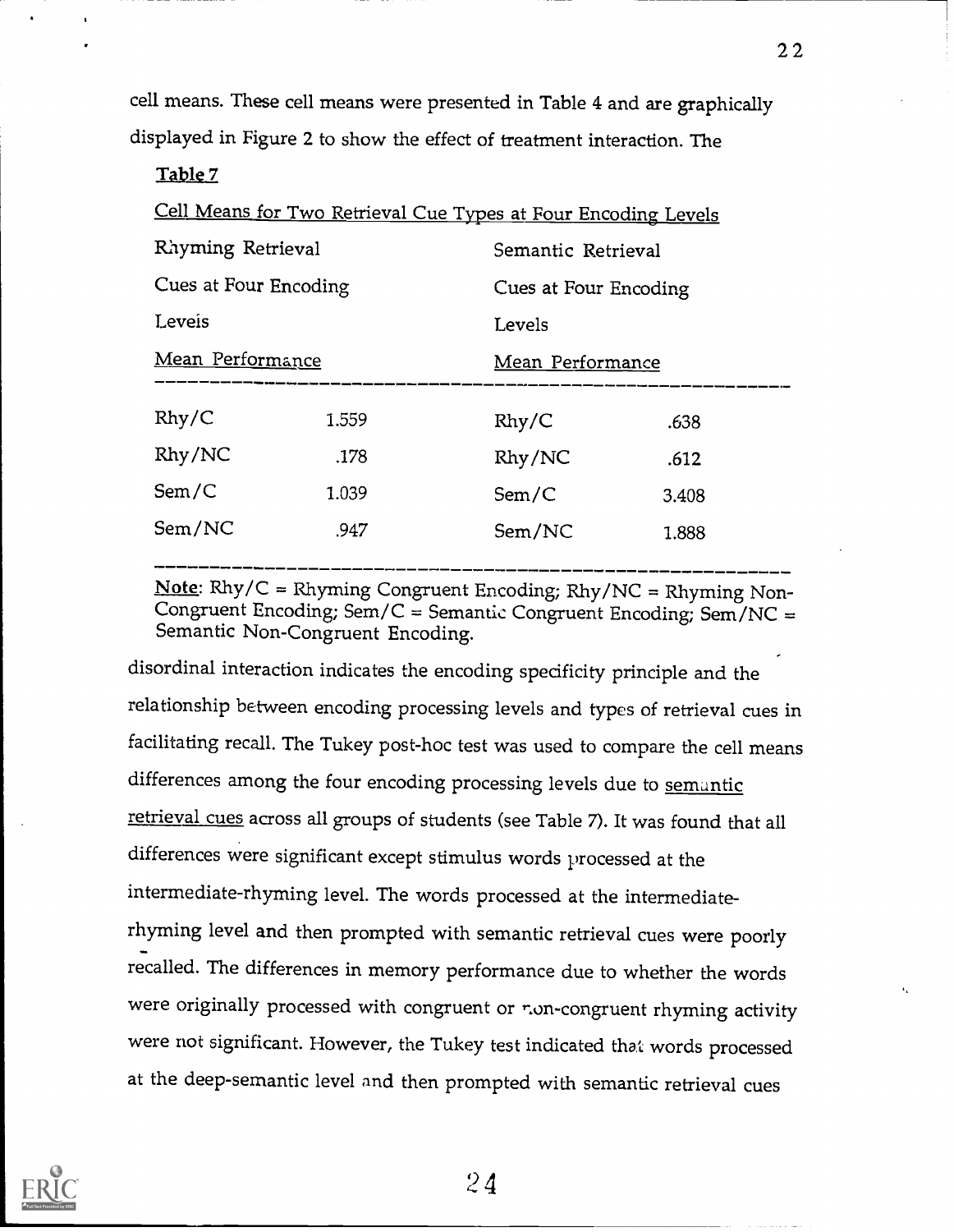were recalled the highest. What is interesting is that congruity has influenced the number of words recalled. The differences in memory performance due to whether the words were originally processed with congruent or noncongruent semantic activity were significant. Words pro \_essed in a congruent context at the deep-semantic level and cued with congruent semantic

# Figure 1

Relationship of Cell Means of Four Encoding Levels of



Processing at Two Retrieval Cues

Note. Rla = Rhyming Congruent Rhyming; Rib = Rhyming Congruent Semantic; R2a = Rhyming Non-Congruent Rhyming; R2b = Rhyming Non- Congruent Semantic; S1 a = Semantic Congruent Rhyming; Sib = Semantic Congruent Semantic; S2a = Semantic Non-Congruent Rhyming; S2b = Semantic Non-Congruent Semantic.

retrieval cues were recalled higher than words processed in a non-congruent context at the deep-semantic level and cued with non-congruent semantic retrieval cues.

The last post-hoc analysis was conducted using the Tukey test to clarify differences among encoding levels of processing due to rhyming retrieval cues (see Table 7). It was found that words processed at the deep-semantic

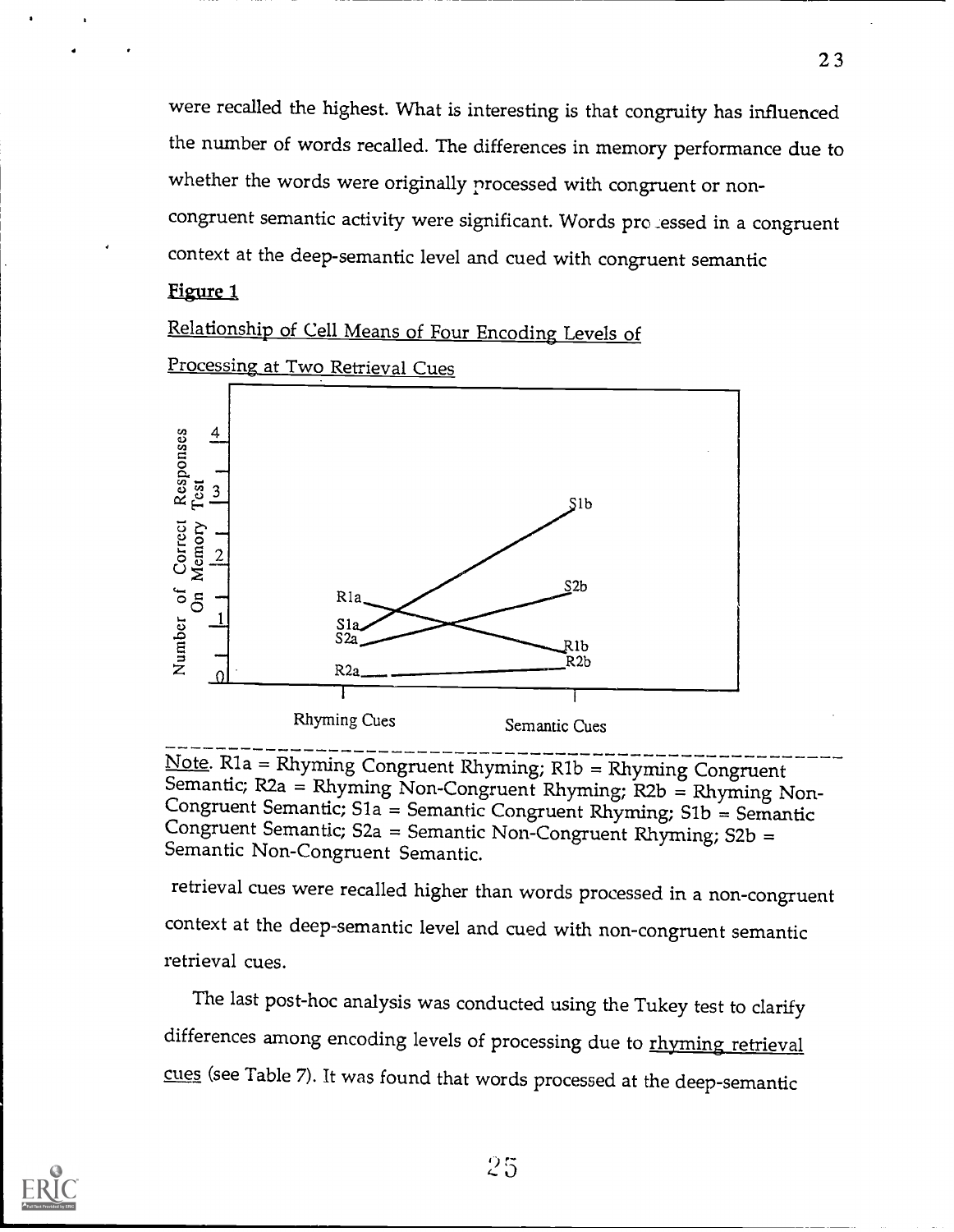# Figure 2

Relationship of Two retrieval Cues (Rhyming and Semantic) at Four Encoding Processing Levels



Note. Rhy/C=Rhyming Congruent Encoding; Rhy/NC=Rhyming Non-Congruent Encoding; Sem/C=Semantic Congruent Encoding, and Sem/NC= Semantic Non-Congruent Encoding.

level in a congruent and non-congruent contexts were not highly recalled. The differences in memory performance due to whether the words were originally processed with congruent or non-congruent semantic activity were not significant. However, words processed at the intermediate-rhyming level in a congruent context and cued with a congruent rhyming retrieval cues were recalled the best. Also, words processed in a non-congruent context at the intermediate-rhyming level and retrieved with non-congruent rhyming retrieval cues were recalled the lowest. The differences in memory performance due to whether the words were originally processed with

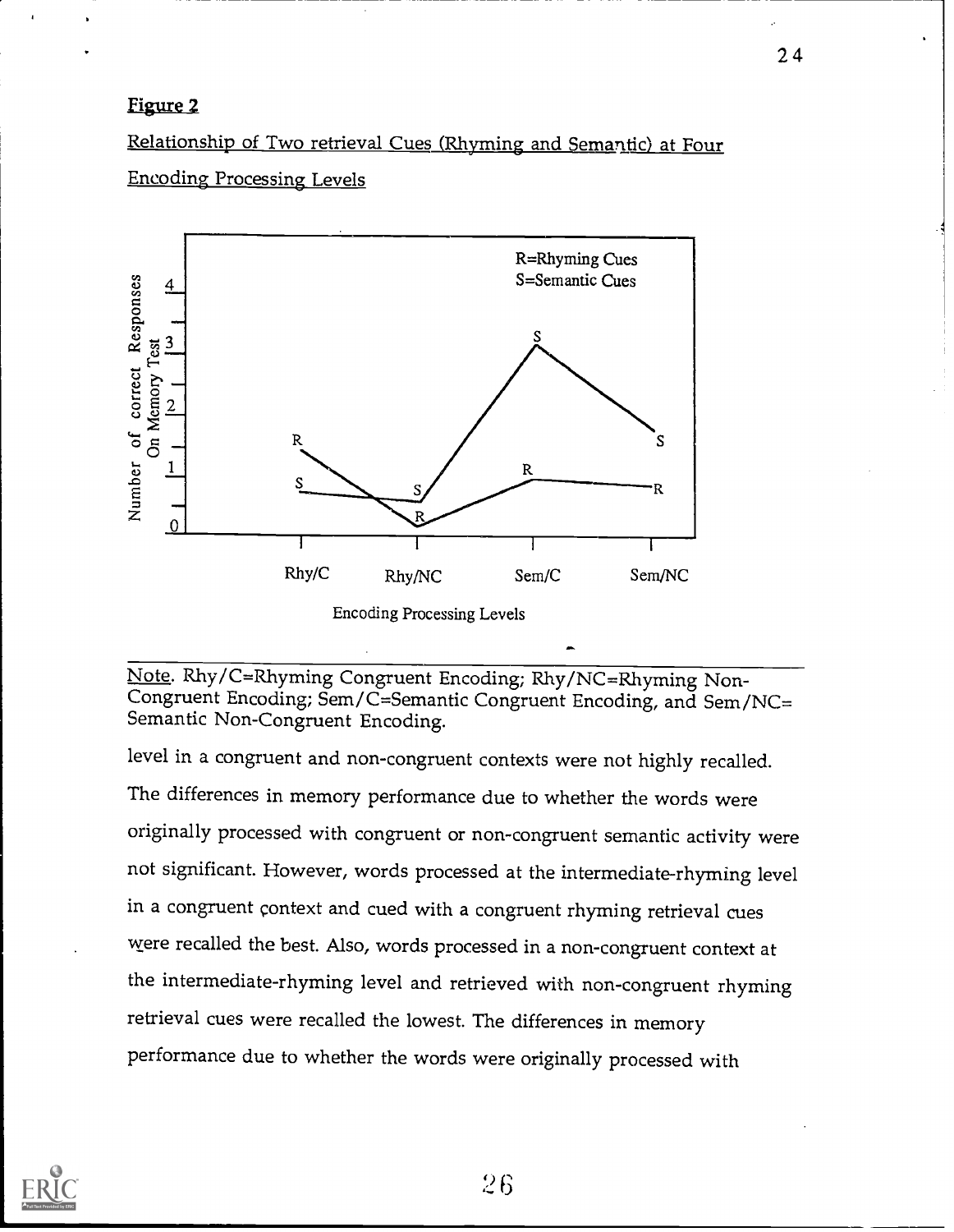congruent or non-congruent rhyming activity were significant.

The results of the last two post-hoc analyses showed that a mismatch between encoding processing conditions and retrieval cue types produced poor memory performance regardless of the original levels of encoding. Words encoded at the intermediate-rhyming level and then cued with rhyming retrieval cues were recalled higher than words processed at the deepsemantic level and then cued with congruent rhyming retrieval cues.

Also, words encoded at the deep-semantic level and then cued with semantic retrieval caes were recalled higher than words processed at the intermediate-rhyming level and then cued with congruent semantic retrieval cues.

The findings from the last two post-hoc analyses indicate that it is advantageous to appropriately use the levels of processing framework, congruity, and the encoding specificity principle in order to enhance recall of information and understand why differential memory performance takes place. It is important to state that these results were true for "normal" students, students with learning disabilities, students with mild mental handicap, and students with emotional handicap who participated in the cued recall memory test in this study.

Differences among encoding levels of processing due to rhyming retrieval cues and semantic retrieval cues demonstrated that the encoding specificity principle as introduced by Tulving and Thomson (1973) aiid Tulving (1983) has a significant impact as it interacts with the effect of original processing levels. Congruity (Schulman, 1974) has a significant influence on memory performance as well. Words processed at the intermediate-rhyming level in congruent contexts then cued with congruent rhyming retrieval cues were better recalled than words encoded at the non-congruent intermediate-



 $27$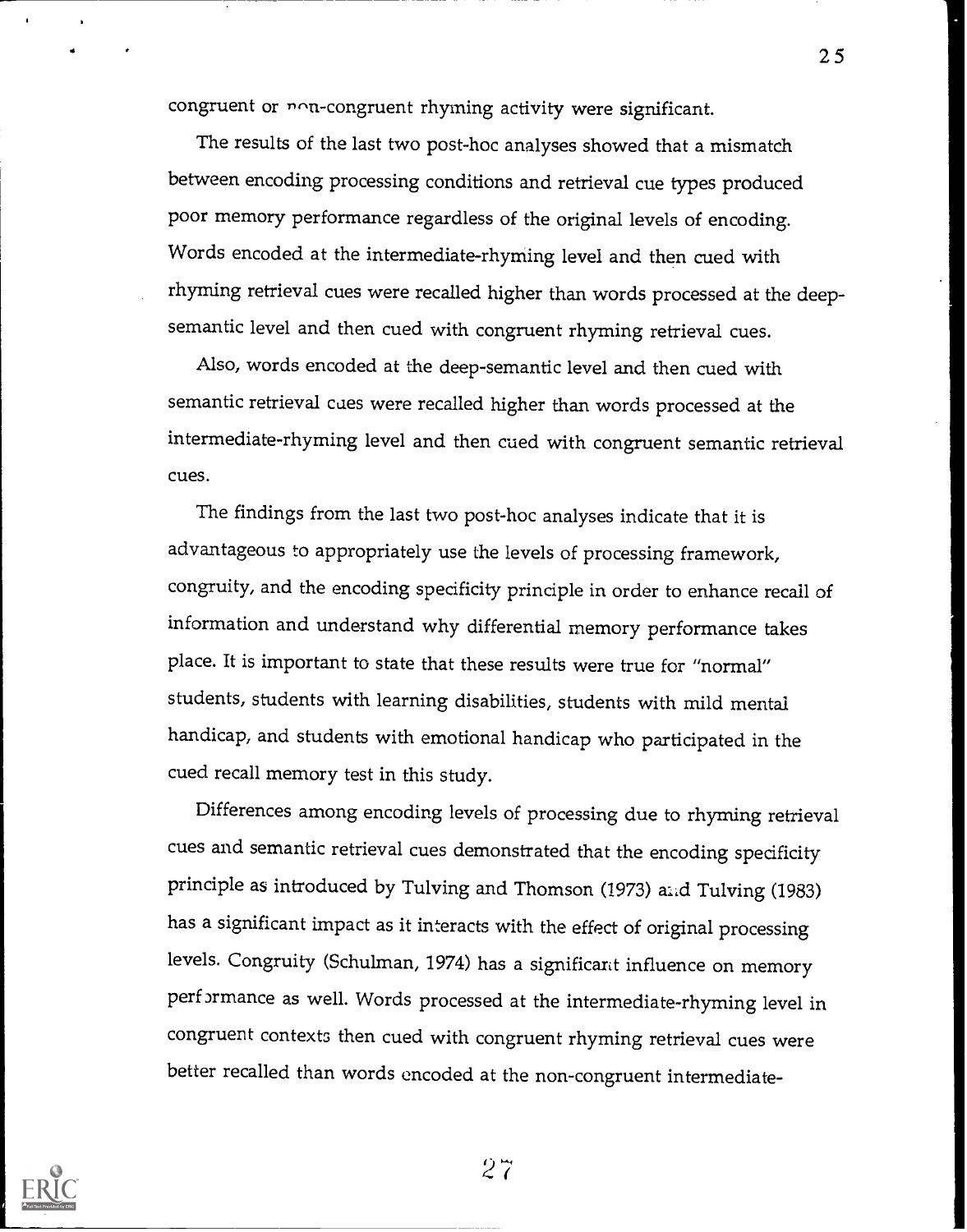rhyming level and then prompted with non-congruent rhyming retrieval cues. Words processed at the deep-semantic level in congruent contexts then cued with congruent semantic retrieval cues were better recalled than words encoded at the deep-semantic level in non-congruent contexts and then prompted with non-congruent semantic retrieval cues.

#### **CONCLUSIONS**

The statistical analysis revealed that there are differences in memory performances among "normal" students, students with learning disabilities, students with mild mental handicap, and students with emotional handicap regardless of levels of processing and types of retrieval cues,  $\underline{F}$  (3, 148) = 3.55,  $\underline{p}$ = .016. The Student-Newman-Keuls post-hoc analysis revealed that "normal" students and students with emotional handicap performed significantly higher than students with mild mental handicap (p<.05). These are the only significant differences among these four groups. Regardless of students' type in this study (even though it was a statistically significant variable in memory performance among subject types), group membership did produce a large significant difference, as indicated by group means performance on the memory task (see Table 5). After considering measurement, methodological, and theoretical issues, measures of explained variance were not used in this study. O'Grady (1982) emphasized that the uncritical acceptance of measures of explained variances (i.e., calculating the magnitude of an effect or the percentage of variance explained) may be misleading or inappropriate indicator regarding the importance of a specific research finding. These issues, as explained eloquently by O'Grady (1982), may potentially affect research in psychology.

In analyzing the interaction between variables in this study, it is found that the between-subject variable (i.e., the performance of the four groups of



 $2\delta$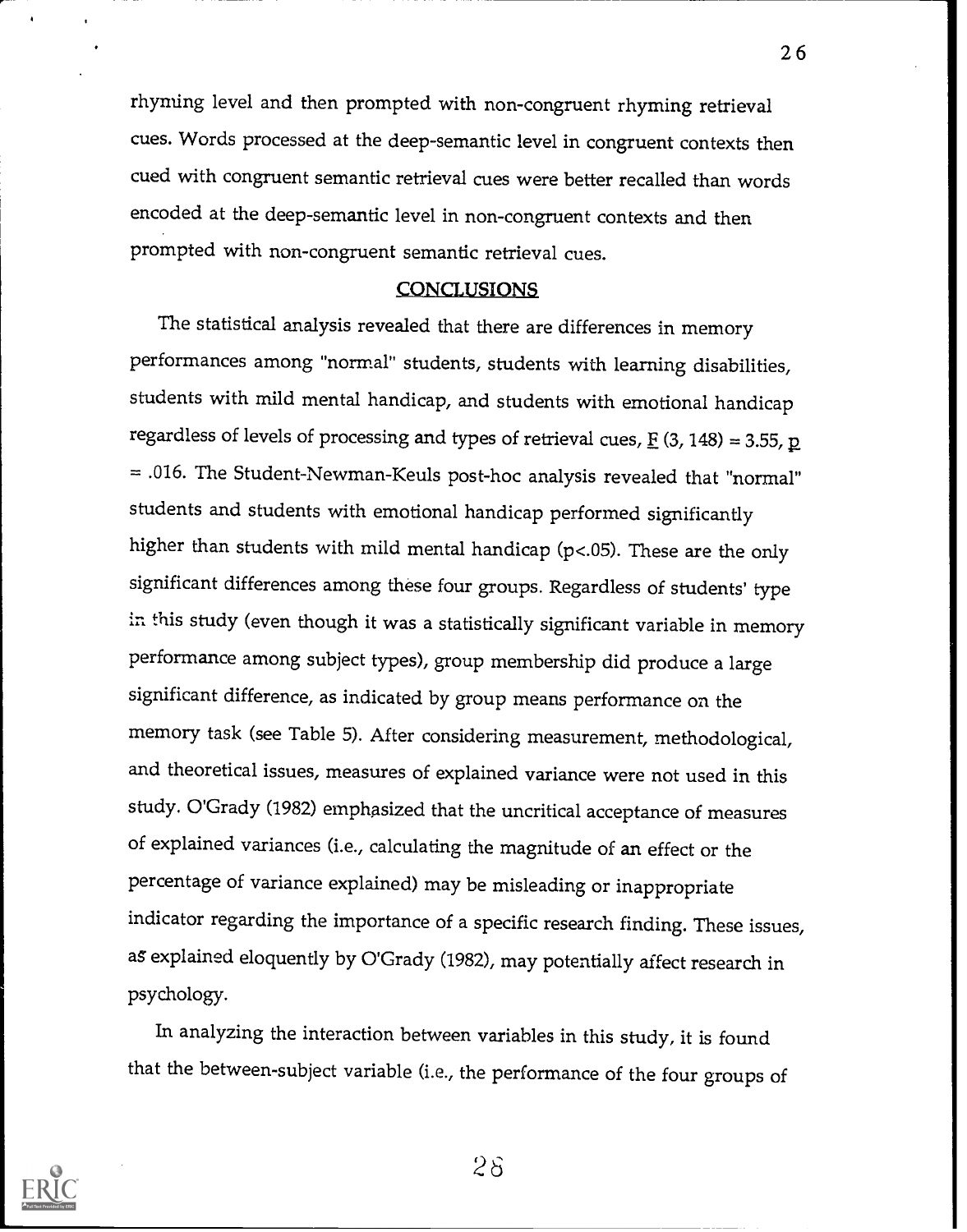students) did not interact with encoding levels of processing, nor did it interact with types of retrieval cues. Also, the three-way ANOVA for interaction of all the variables in this study was not significant.

Even though there was a small statistically significant difference among students ("normal" students and students with emotional handicap performing significantly higher than students with mild mental handicap), the types of students used in this study suggest that intelligence plays a role in , their memory performance. Baroff (1991) mentioned that those with a mental handicap learn slowly and less than individuals without a mental handicap. The conclusion that those with a mental handicap performed the lowest on memory test due to low cognitive and intelligence abilities may be warranted since the analysis did not reveal significant differences among "normal" students, students with learning disabilities, and students with emotional handicap who have average intelligence and cognitive abilities.

However, the result that there was no significant difference between students with learning disabilities and those with mild mental handicap suggests that students with learning disabilities, even though they have higher intelligence, fluctuated and were inconsistent in their learning patterns which affected their response patterns in this study. This finding suggests that they have serious learning problems in spite of their higher IQ scores. Their overall performance in this study may reflect a lack of knowledge base that may have helped "normal" students and those with emotional handicap obtain a higher mean performance in this study. (e.g., see Chi, 1976). It seems that a rich knowledge base is important for incidental learning.

Contrary to Walker's (1987) finding, this study did not find a significant difference between "normal" students and those with learning disabilities. As



2 9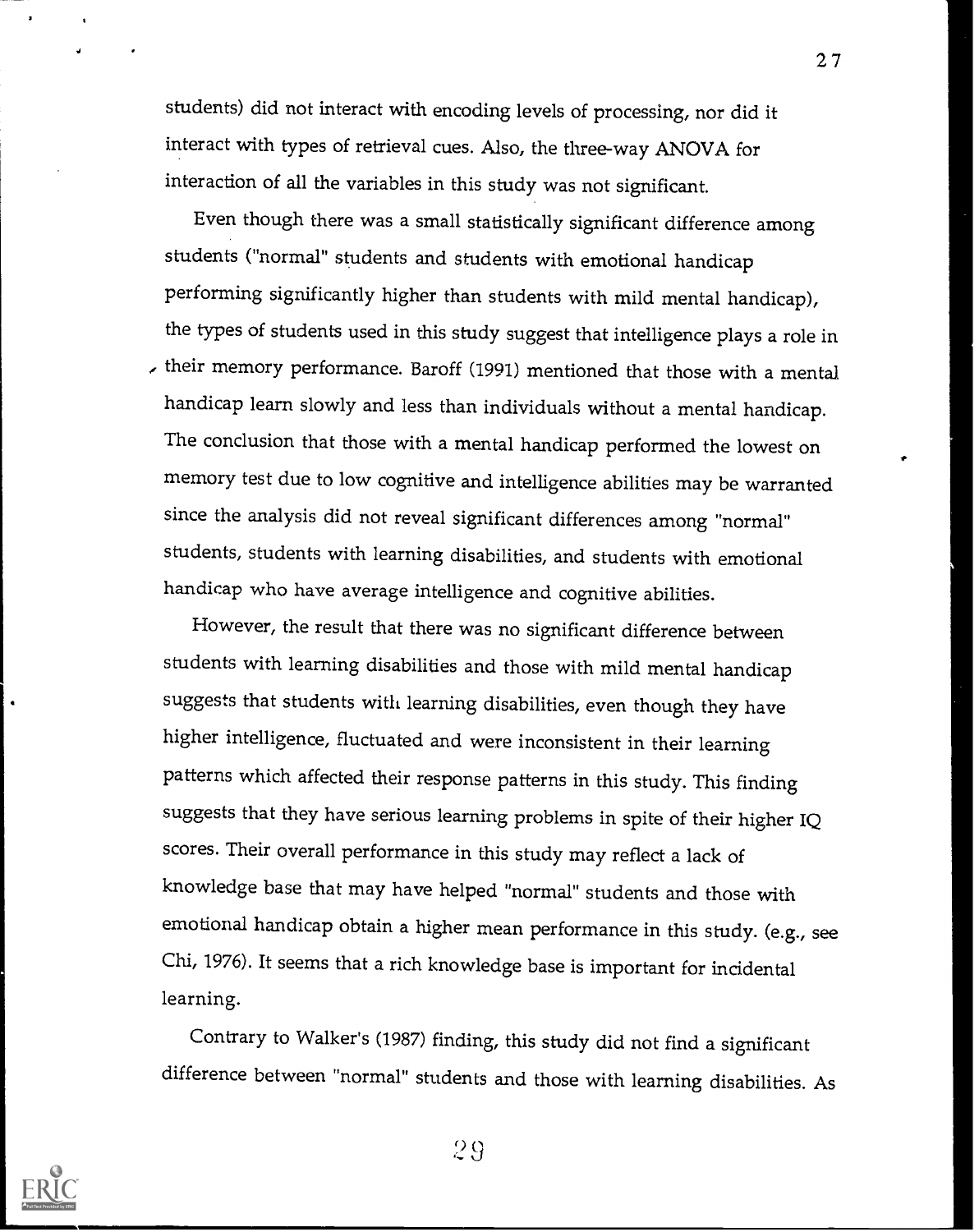noted by Walker, his finding that "normal" students performed better than students with learning disabilities should be considered tentative since there was a small difference between the two groups.

In a study conducted by Scott, Perou, Greenfield, and Swanson (1993), the authors found differences among students with learning disabilities, students with mild mental handicap, and "normal" students on a task that required these students to generate rhyming words. "Normal" students generated more rhyming words than students with learning disabilities and both groups of students generated more rhyming words than students with mild mental handicap (see Scott & Greenfield, 1992). When examining the mean performance of students in the current study (see Table 5), it is found that students with mild mental handicap obtained the lowest score followed by those with learning disabilities, who obtained a higher score, then "normal" students, and finally those with emotional handicap who obtained the highest score. However, the difference between students with learning disabilities and those with mild mental handicap, on the one hand, and the difference among students with learning disabilities, "normal" students, and those with emotional handicap, on the other hand, was not significant. The difference in significant results between the current study and the study conducted by Scott and colleagues is due to the methodology used and the task that the students were required to perform. Also, the current study controlled for reading ability by screening out those who made more than six errors in reading.

The small differences among the group mean performance of the four groups of students necessitate further discussions. These differences may partially be attributed to the incidental learning activity used to assess memory performance. Since students did not expect to be required to recall



 $56$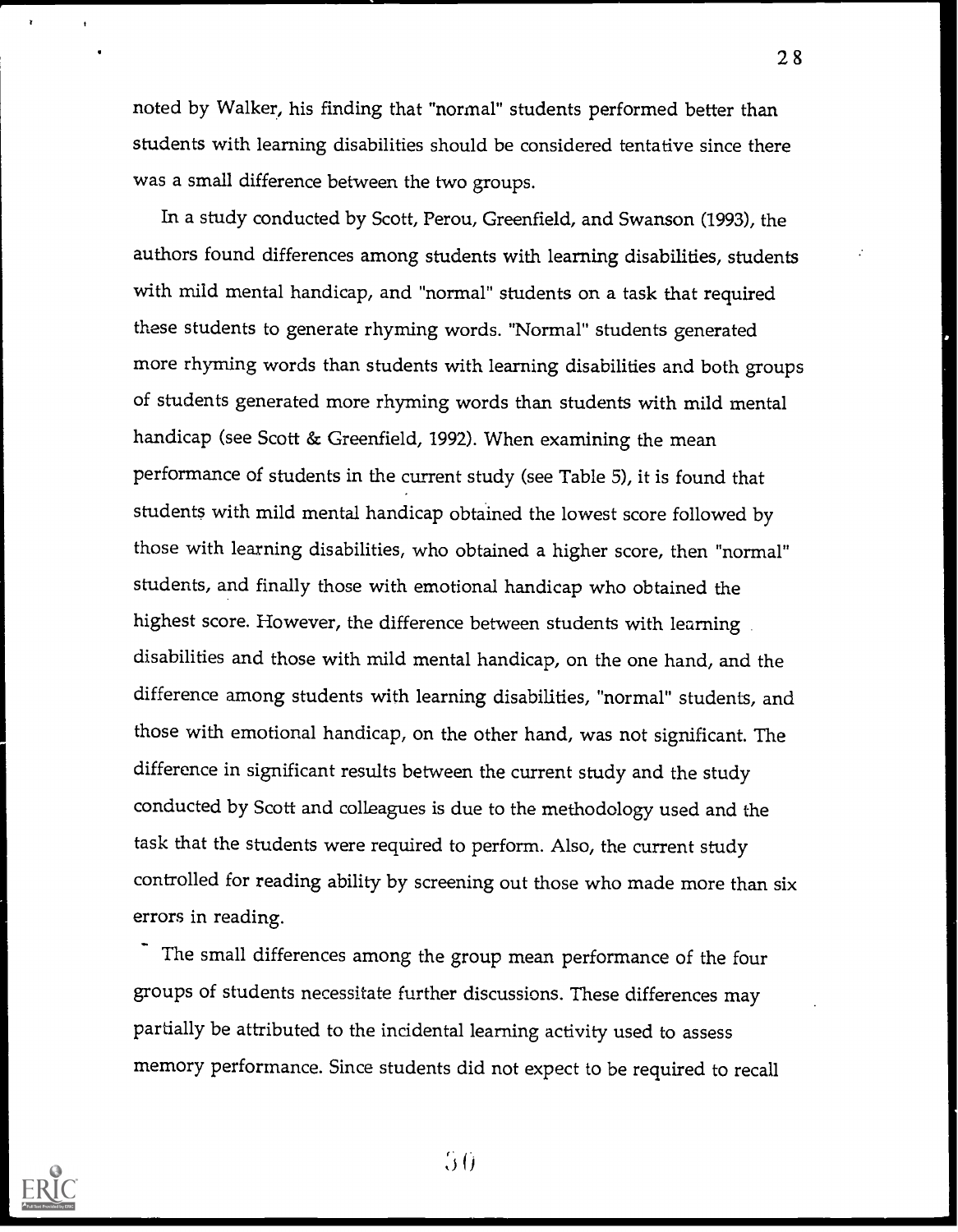the stimulus words, they did not use strategies to help them remember the words at the time of encoding. This seems to have made the memory performance of the four groups of students competitive with each other, where none of them had the advantage of using mnemonic techniques. This is evident in the four groups' low recall of words encoded at the noncongruent intermediate-rhyming level and cued with non-congruent rhyming retrieval cues (Rhy/NC/R). This combination produced the lowest performance among the eight combinations of encoding levels of processing and retrieval cues (see Table 4).

The competitive performance of the four groups of students on the memory test is also evident for recalling words encoded at the congruent deep-semantic level and cued with congruent semantic retrieval cues (Sem/C/S). This combination yielded the highest memory performance among the eight combinations of encoding levels of processing and retrieval cues (see Table 4).

Another reason for small differences among the four groups of students is that the nature of the levels of processing framework and types of retrieval cues in this study made less variations among group performance. That is, certain combinations of encoding levels of processing and retrieval cues, as shown above, tend to either lower or enhance students' performance. In this study, using elaborations at the deep-semantic level of processing in <sup>a</sup> sentence frame may have led to deep encoding regardless of students' intention to do so. It is possible that the context in which the material was presented improved the performance of the four groups of students. Another reason for small differences among the four groups of students may also be attributed to the control of the reading level of students by specifying the number of errors that students were allowed to make in this study. This is



31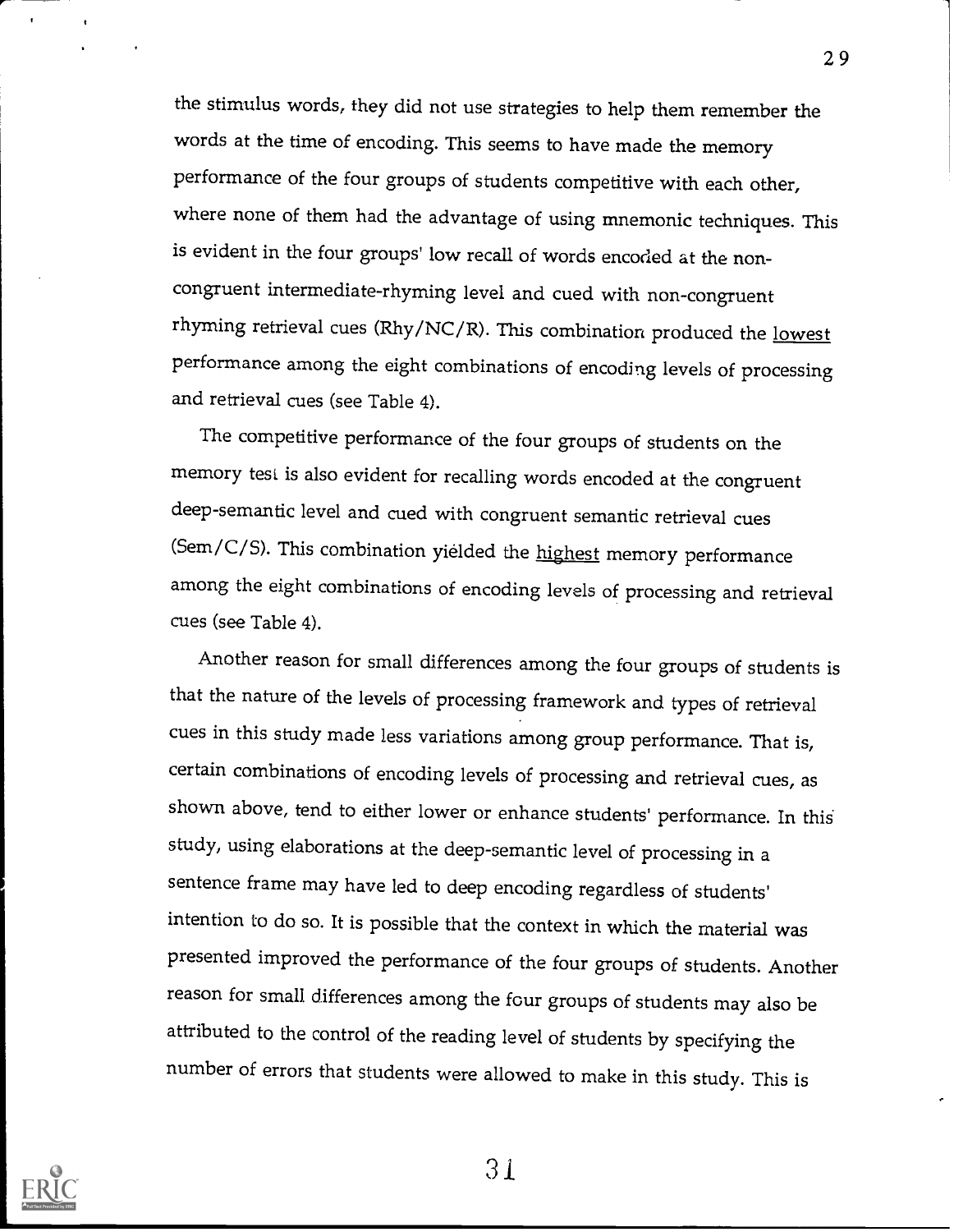evident in the large number of students (148 students) who were excused from participating in this study because they needed assistance and/or made more than six errors in reading.

The results of this study suggest that students with mild disabilities (LD, EH, and MIMH) learn, but not equally, in their daily life interaction since what is acquired is based on incidental learning without the intention to learn. This may explain why some of those students' learning problems are mostly related to school-based work since it requires an intention to memorize the presented information. Implications for teachers are that the students' reading level is important, and the context and the requirements of learning tasks may manipulate the memory performance of students. It seems that memory performance of all students ("normals", students with learning disabilities, students with mild mental handicap, and students with emotional handicap) may be improved (as shown in their recall of words encoded at the congruent deep-semantic level and cued with congruent semantic retrieval cues - Sem/C/S) by increasing elaboration and semantic context in the learning activities (Walker, 1987).

# The Effect of Levels of Processing

The main effect for the four encoding levels of processing was statistically significant,  $\underline{F}$  (3, 444) = 217.46,  $\underline{p}$  < .001. It appears that differential memory performance was influenced by the manner used to present the material to students. The mean performance of students on the recall memory test revealed that stimulus words encoded at the deep-semantic level, in which students were asked if a stimulus word is semantically correct when fits into <sup>a</sup> sentence frame, resulted in more durable memory trace as shown in high memory performance on the cued recall memory test. The mean performance for recalling words encoded at the congruent deep-semantic



32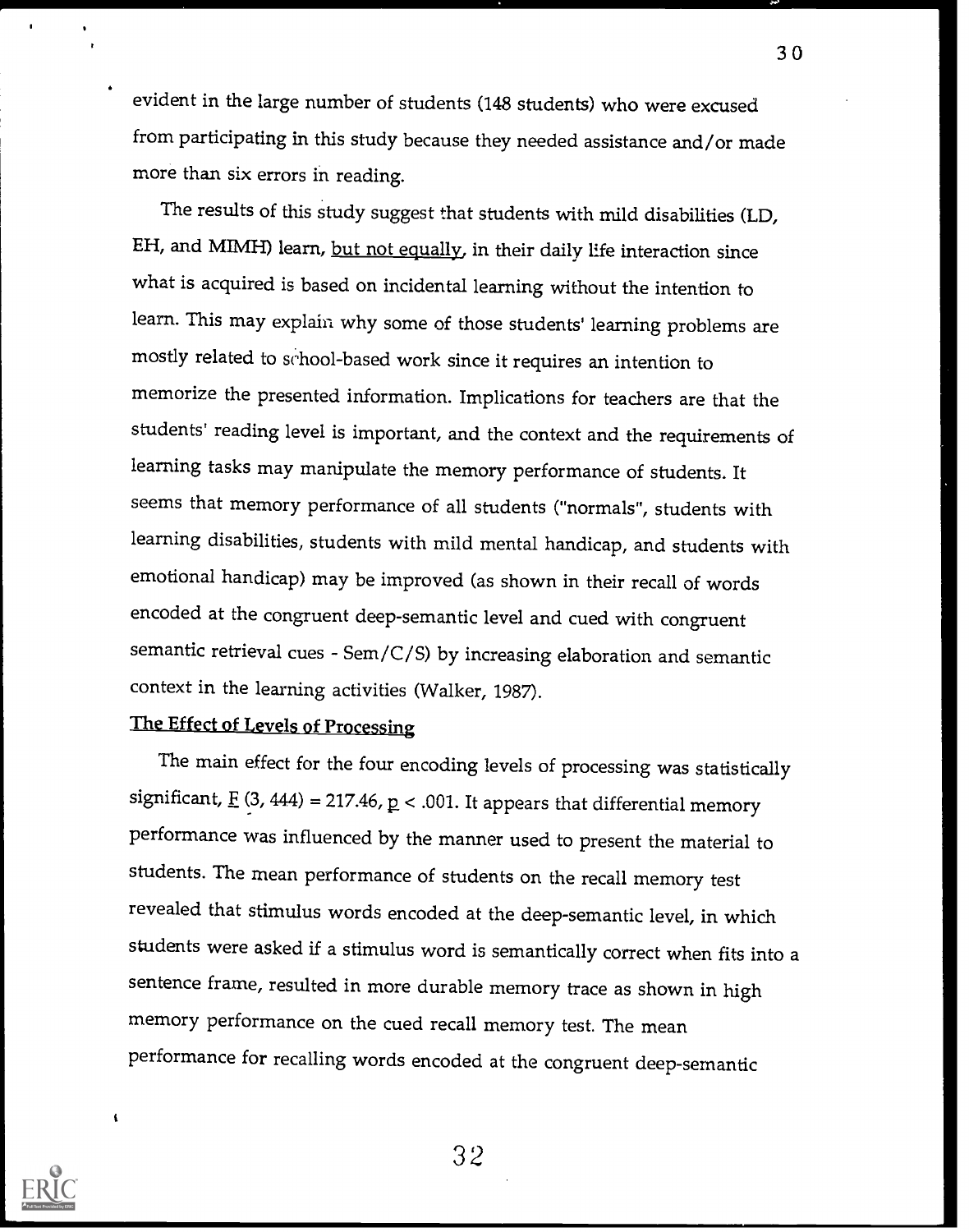level and cued with congruent semantic retrieval cues (Sem/C/S) is 3.408 correct responses out of 4 possible responses as compared to 1.559 correct responses for words encoded at the congruent intermediate-rhyming level and cued with congruent rhyming retrieval cues (Rhy/C/R).

Similar to the findings reported by Walker (1987), this study found that words encoded at the non-congruent deep-semantic level and cued with noncongruent semantic cues produced the second most correct responses (1.888 words correct out of 4 possible correct responses). This result may be explained by two factors.

The first factor is the methodological design used by both Walker (1987) and this study. This methodological design was implemented to test the interaction among levels of processing, encoding specificity principle, and congruity, and how they influence the performance on the memory test. For example, stimulus words encoded at the deep-semantic level that were not congruent with semantic retrieval cues (Sem/NC/S) produced significantly less words (1.888) in memory performance across subjects than words that were congruent (Sem/C/S) (3.408).

The retrieval cues used when implementing the encoding specificity principle affected memory performance. For example, recalling the stimulus words using retrieval cues that were different from the retrieval cues that were encoded with the stimulus words in the acquisition phase (words encoded at the non-congruent deep-semantic level and cued with congruent rhyming retrieval cues - Sem/NC/R) produced less words (.947) in memory performance across subjects than using the original retrieval cues (words encoded at the non-congruent deep-semantic level and cued with noncongruent semantic retrieval cues - Sem/NC/S) that were encoded with the stimulus words (1.888) in the acquisition phase.



33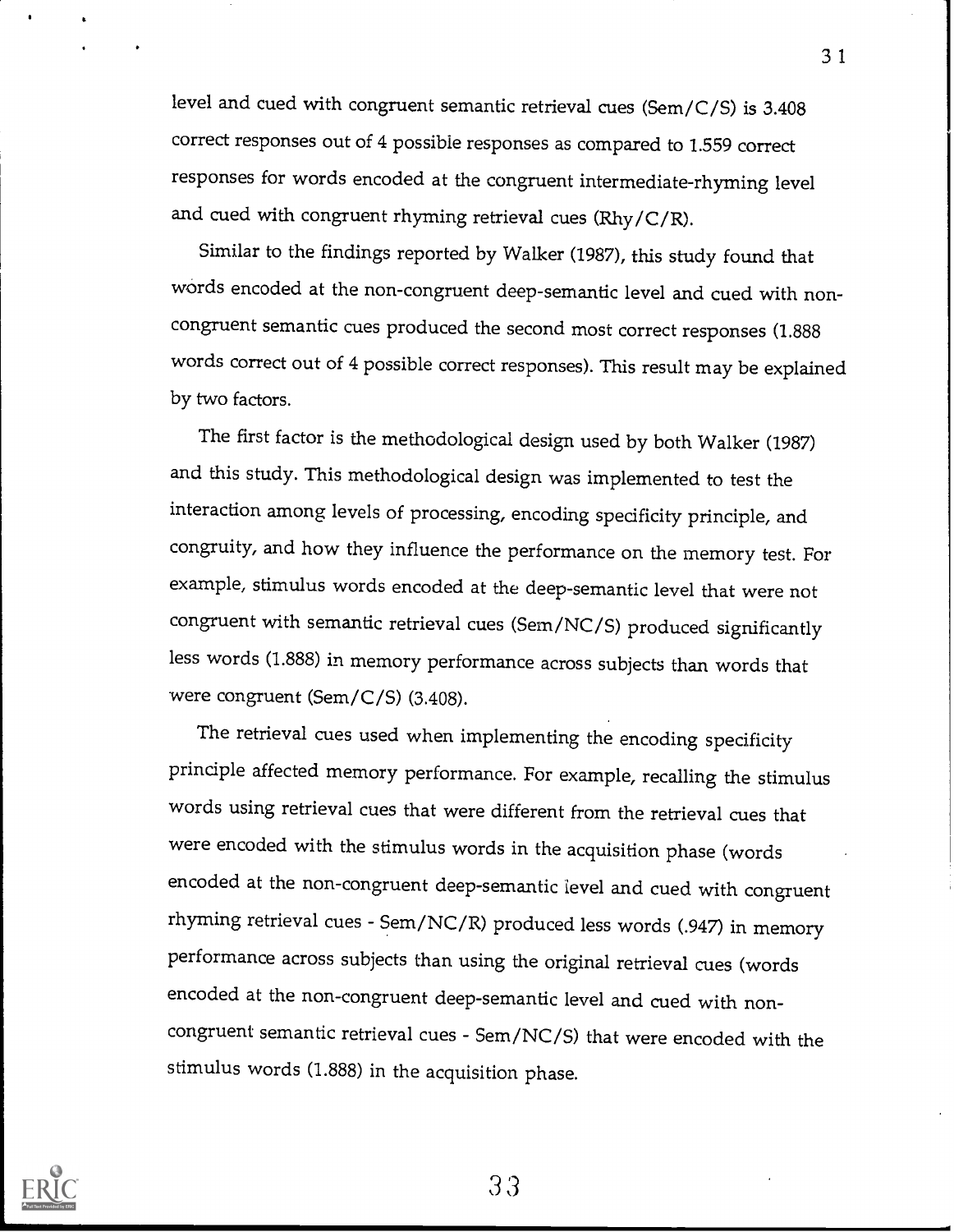Without such combinations, the influence of variables such as retrieval cues, encoding specificity principle, levels of processing, and congruity can not be examined.

The second factor is the "novelty effect" (Walker, 1987) and distinctiveness (e.g., Lockhart & Craik, 1990; Jacoby & Craik, 1979; Fisher & Craik, 1977) that might have occurred due to non-congruent encoding. For example, some students found the random presentation of a stimulus word such as "Hen" with the sentence frame "The  $\frac{1}{\sqrt{1-\frac{1}{n}}}$  lost his lunch money", the stimulus word "Mother" with the sentence frame "His was a tree", and the stimulus word "Pig" in the sentence frame "The man bought new tires for the \_\_\_\_\_\_ " humorous and did laugh at these combinations of stimulus words and sentence frames because, as they put it, they were "strange". The outcome of these combinations, as reported by Walker (1987), is improved memory performance for these words. As suggested by Walker, more research is needed regarding the effect of humor on memory performance.

# The Effect of Retrieval Cues

The statistical analysis revealed that the types of retrieval cues used in this study yielded a significant difference in memory performance of the four groups of students,  $\underline{F}$  (1, 148) = 140.67,  $\underline{p}$  < .001. This significant difference can be noticed at the intermediate-rhyming level. For example, words encoded at the congruent intermediate-rhyming level and cued with congruent rhyming retrieval cues (Rhy/C/R) were recalled better (1.559 correct responses out of 4 possible responses) than words encoded at the congruent intermediaterhyming level and cued with congruent semantic retrieval cues (Rhy/C/S - .638 correct responses out of 4 possible responses). More dramatic differences were noticed at the deep-semantic level. For example, words encoded at the congruent deep-semantic level and cued with congruent semantic retrieval



34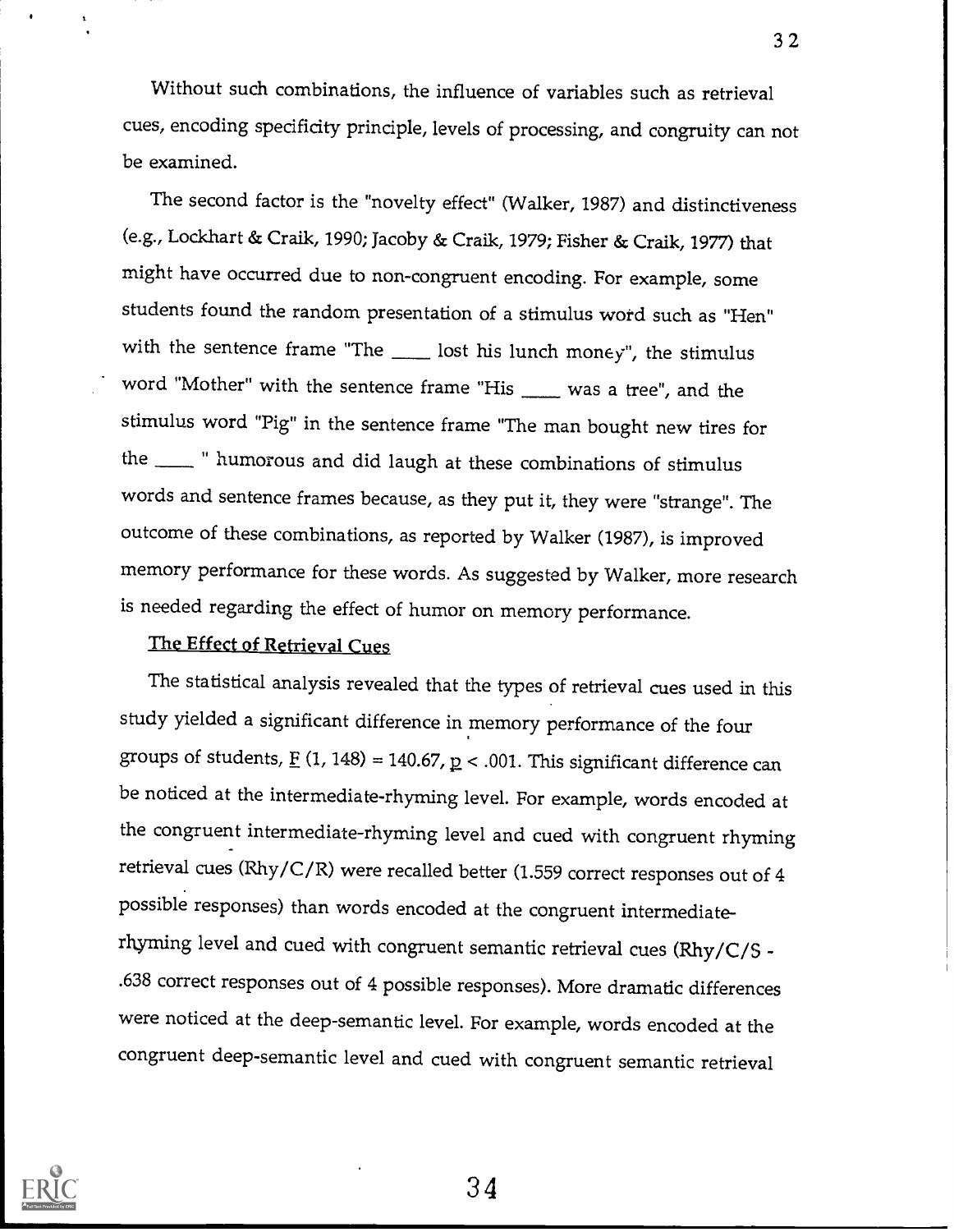cues (Sem/C/S) were recalled higher (3.408 correct responses out of 4 possible responses) than words encoded at the congruent deep-semantic level and cued with congruent rhyming retrieval cues (Sem/C/R - 1.039 correct responses out of 4 possible responses). These results indicate the influence of encoding specificity principle on memory performance in a cued recall memory test; the retrieval cues that were originally accompanied the stimulus words during the encoding process should be used to enhance memory performance. They also confirm the results reported by Walker (1987) regarding the impact of encoding specificity principle on memory performance.

Since there was an interaction between encoding levels of processing and types of retrieval cues, it critical to consider only the interaction between these variables and not the main effects they produced. Such an interpretation was made in the above discussions of levels of processing and types of retrieval cues.

# Interactions of the Levels of Processing and Types of Retrieval Cues

The effect of retrieval cues which also reflects the encoding specificity principle can be understood clearly when studied in the context of levels of processing. It is the influence of the interaction between these variables (four encoding levels of processing and two types of retrieval cues) that produced differential memory performance. The interaction between these variables, which were the treatment variables that received repeated measures, was statistically significant,  $\underline{F}$  (3, 444) = 144.86,  $\underline{p}$  < .001.

The results of this study may influence the teaching practices for the four groups of students, especially the three groups of special education students involved in this study. It is important to emphasize that these students learn as measured by their memory performance in this study. Even though there

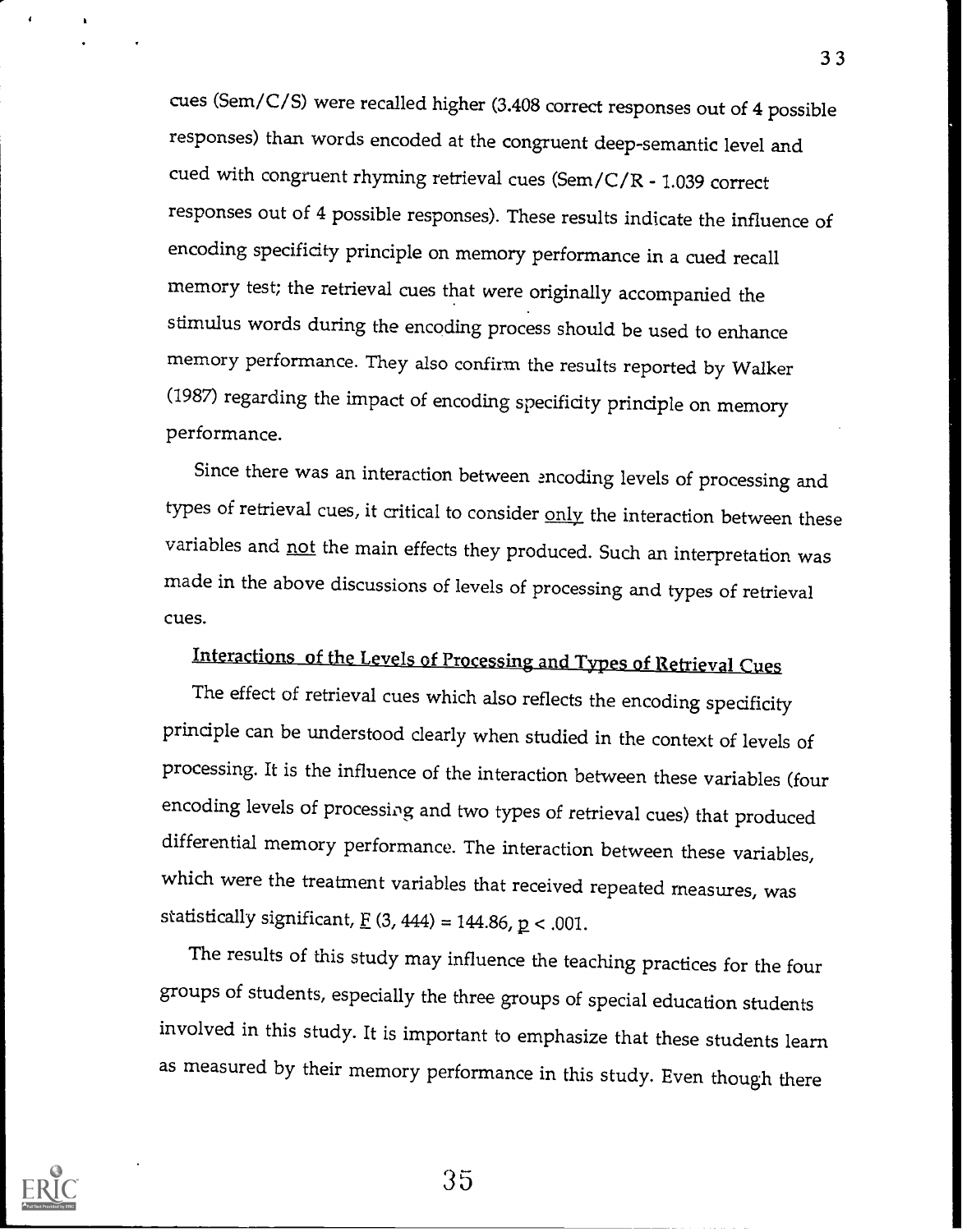was a significant difference in the memory performance regarding student group membership ( i.e., "normal" students and students with emotional handicap performed significantly higher that students with mild mental handicap), this difference is small as shown in each group mean performance (see Table 5). This study revealed that memory performance can be influenced by semantic elaboration and by making the information distinctive. Previous research (e.g., Moscovitch & Craik, 1976; Fisher & Craik, 1977; Lupart & Mulcahy, 1979; Boyd & Ellis, 1986; Walker, 1987; Dulaney & Ellis, 1991; Schultz, 1983) has indicated the importance of semantic processing in improving memory performance.

The results of this study also revealed that congruity and the types of retrieval cues used for a cued recall memory test are important in either enhancing or suppressing memory recall. In order to maximize students' memory performance, it is important to use retrieval cues that are similar in type and context to the material encountered and studied in the initial learning task. This is important if students are to perform well in a testing situation. Also, it is important to relate new information to previous learning and background knowledge to enhance its recall. This is so since it was noticed during the acquisition phase of this study that some students commented on some stimulus words and retrieval cues shown on the computer screen which enhanced the recall of the stimulus words when retrieval cues were presented during the recall phase. For example, when the stimulus word "Boat" was presented with the cue sentence "The  $f_{\text{max}}$  flew high in the sky", some students said that "Boats do not fly. Planes fly in the sky". Another example is when students were asked whether or not the word "Mouse" fit into the sentence "I screamed when I saw the  $\_\_\_\$ ". Some students said that their younger brother/sister is afraid of a mouse. This act of



3G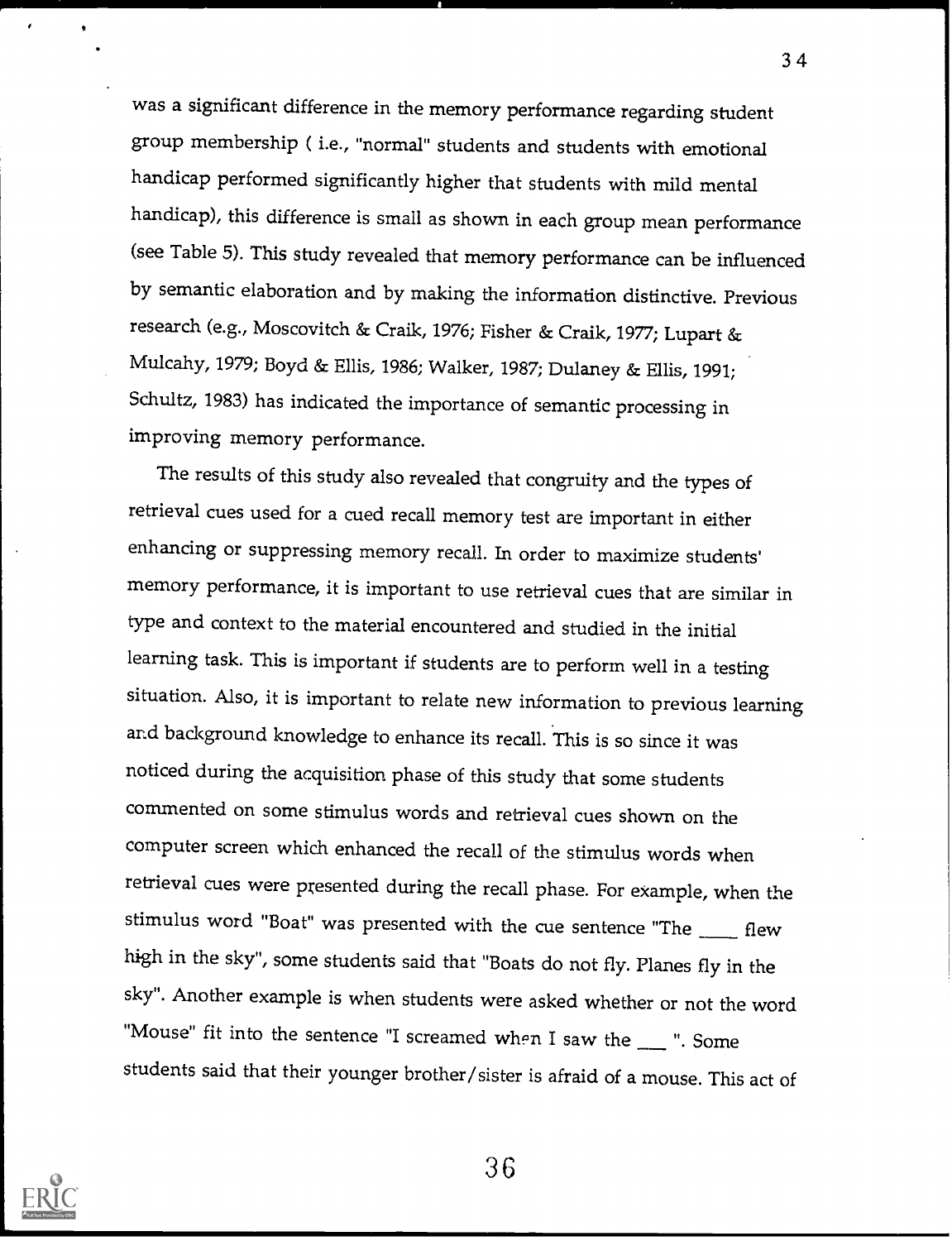relating the presented information to what the students knew helped them remember the stimulus words.

# RECOMMENDATIONS

When examining and comparing the group mean performance, it was obvious that the differences among the four groups are small (see Table 5). These small differences suggest that the four groups, overall, have no major difficulties in this incidental learning activity where no effortful and deliberate learning are required. The large differences in learning noticed in school settings might be due to problems in (1) self-management, selfregulatory behavior, and/or self-awareness that are needed to monitor one's self during a learning process and (2) the choice and use of learning strategies needed to complete, understand, retain, and transfer given information.

These differences in learning may account for the achievement gap that may exist between "normal" students and those in special education particularly noticed as students in special education get older. Research by Swanson and Trahan (1992) revealed that students with learning disabilities are less proficient than "normal" students in metacognitive skills. In another study Swanson, Christie, and Rubadeau (1993) found that gifted students performed higher on metacognitive and analogical reasoning tasks than "normal" students, students with learning disabilities, and students with mild mental handicap. They also found that students with mild mental handicap on metacognitive and analogical reasoning tasks were inferior to "normal" students, students with learning disabilities, and gifted students. What is interesting is the performance of students with learning disabilities compared to "normal" students. Swanson, Christie, and Rubade u found that students with learning disabilities performed comparable to "normal" students, in some cases, and higher, in other cases, on metacognitive

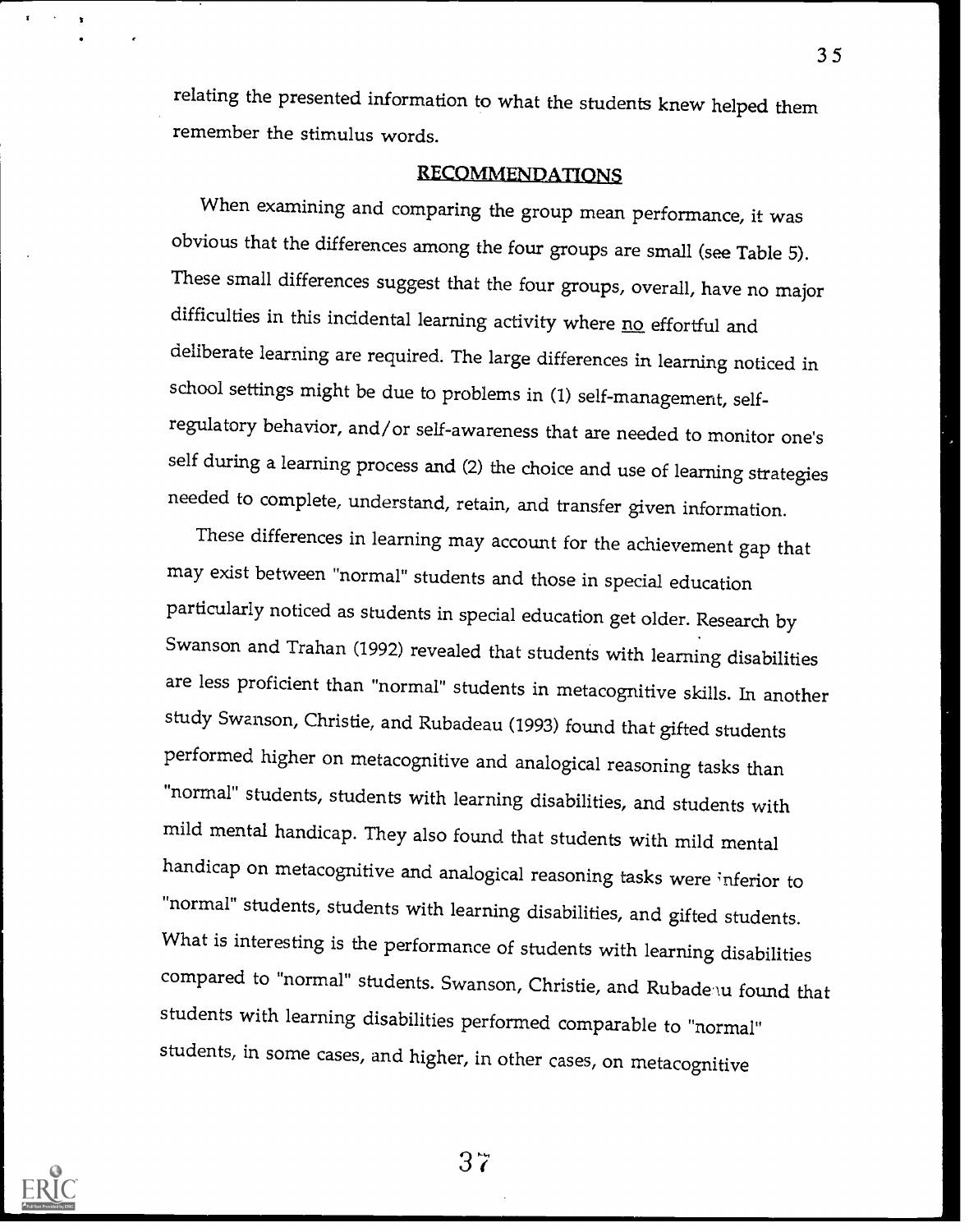questionnaire statements. They also found that "normal" students performed higher than students with learning disabilities on metacognitive items related to knowledge of strategies. No differences were found between these two groups on logical reasoning tasks.

It is important to mention that the metacognitive test in both studies identified above was given in a questionnaire format. An accurate measure is needed to test the metacognition process while students are involved in a learning task and not in isolation since some students do not apply what they already know. Possibly, techniques used in blood flow studies and MRI technology can be promising in the future.

This study revealed that novelty and humor, distinctiveness, deep semantic processing, elaboration, and the encoding specificity principle are variables to consider to improve attention and memory performance. The results showed the influence of the interaction between encoding levels of processing and types of retrieval cues and how the interaction influenced learning of new material and hence the memory performance of the four groups of students on the cued recall memory test. This information should be helpful in finding better methods of instruction and remedial techniques for students.

Additional research can address the following issues:

1. Student's socioeconomic status and its impact on memory performance may have influenced the results of this study. Therefore, it should be addressed in future studies. The cooperation of parents and school administrators is needed in this regard to measure this sensitiv  $\pm$  variable.

2. The influence of student's mental ability (i.e., IQ) and reading achievement (oral and comprehension) on memory performance as measured by the levels of processing framework should be investigated. Even



38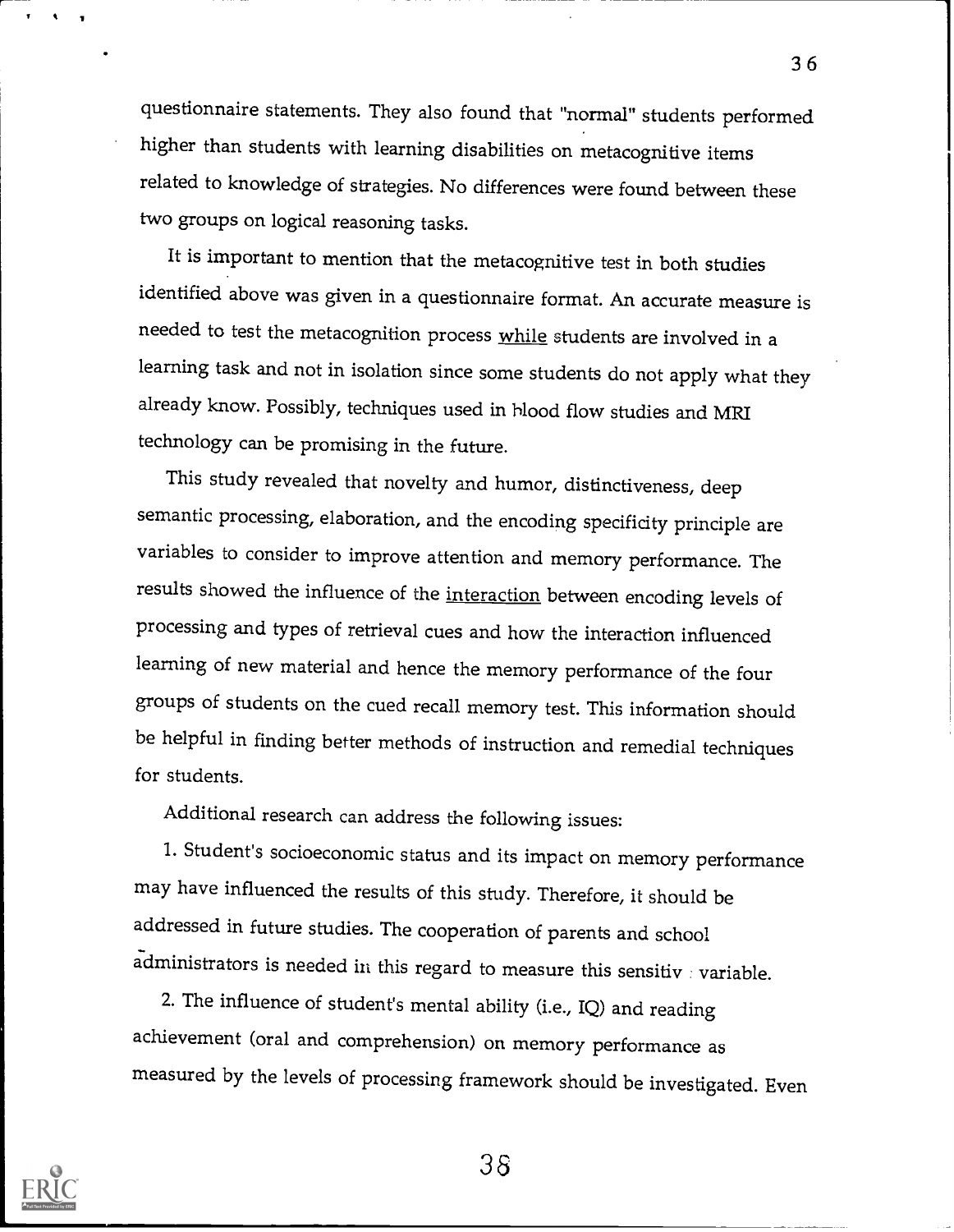though the reading variable was controlled by the words selected for this study and the number of errors allowed, standardized measures for reading achievement and mental ability might be used in future studies to "partial out" their effect on memory performance.

3. Intelligence theories such as those proposed by Sternberg (1985, 1988) and Gardner (1993) can be considered when examining students' performance and response patterns on the "levels of processing" framework.

4. Consideration should be given to identifying independent principle components or dusters based on students' responses within the levels of processing framework and how they might differ in this regard. Even though there were small differences on the overall memory performance among the four groups of students, there might be different independent components or dusters of responses for each group of students.

5. The four groups of students could be used in intentional learning tasks based on the levels of processing framework with experimenter-induced learning strategies and compare the results to students' use of their own learning strategies to aid recall.

6. In future studies the computer program should be refined to avoid unplanned responses across levels of processing, where two of the 32 stimulus words were good responses to the presented retrieval cues. The unplanned "cross levels" responses happened randomly among the four groups of students. The incidents of "cross level" responses occurred with different stimulus words that were associated with rhyming and semantic cues. The total number of items that all 152 students responded to was 4864. The unplanned "cross levels" responses occurred in 29 items, which represent .6 percent of the total items that all students responded to on the test.



39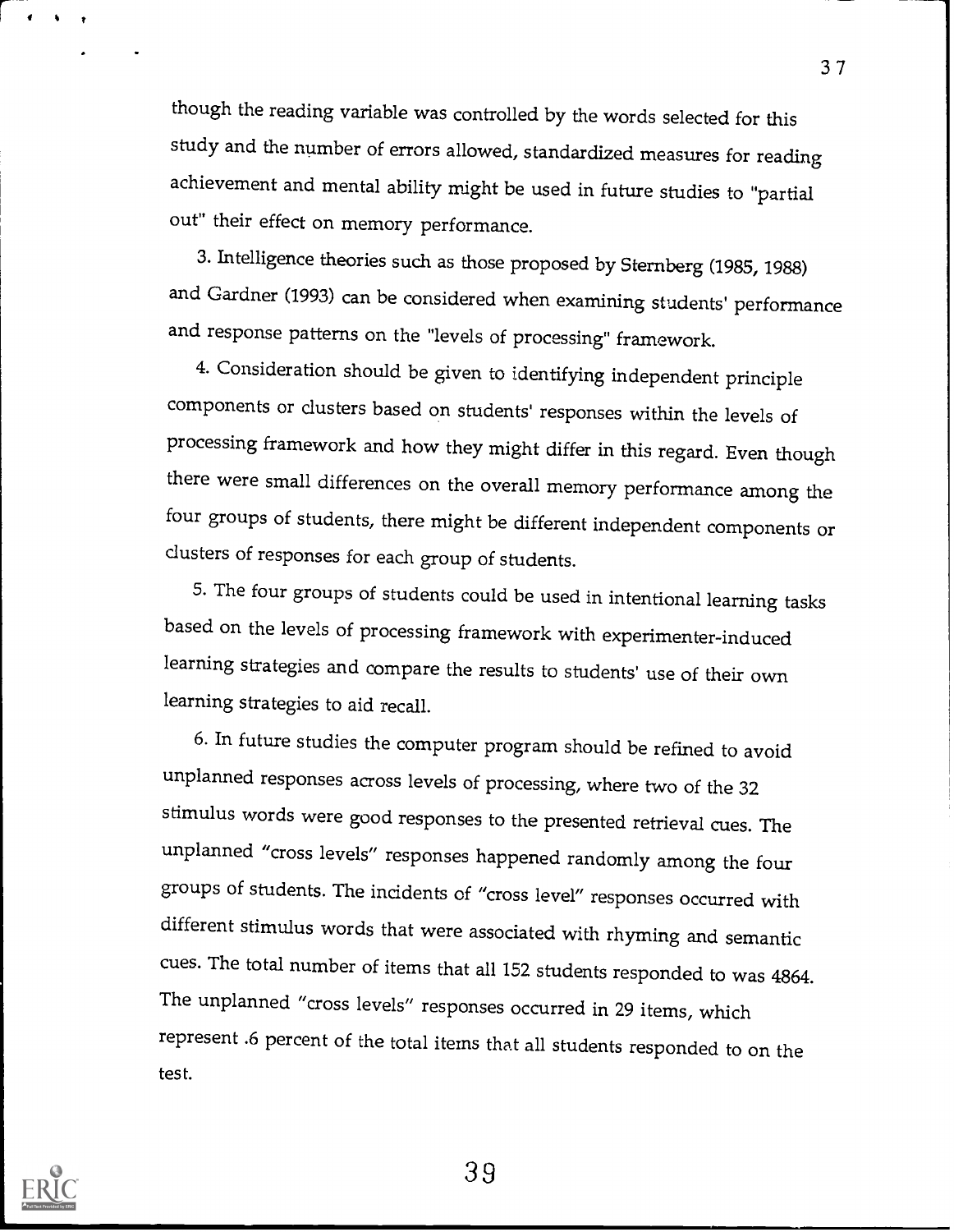#### References

- Atkinson, R. C., & Shiffrin, R. M. (1968). Human memory: A proposed system and its control processes. In K. W. Spence & J. T. Spence (Eds.), The psychology of learning and motivation: Advances in research and theory (Vol. 2, pp. 89-195). New York: Academic Press.
- Baroff, G. S. (1991). Developmental Disabilities: Psychosocial aspects. Austin, TX: Pro.Ed.
- Boyd, B. D., & Ellis, N. R. (1986). Levels of processing and memory in mentally retarded and nonretarded persons. Intelligence, 10, 1-8.
- Chi, M. T. H (1976). Short-term memory limitations in children: Capacity or processing deficits? Memory & Cognition, 4, 559-572.
- Craik, F. I. M., & Lockhart, R. S. (1972). Levels of Processing: A framework for memory research. Journal of Verbal Learning and Verbal Behavior, 11, 671-684.
- Dulaney, C. L., & Ellis, N. R. (1991). Long-term recognition memory for items and attributes by retarded and nonretarded persons. 15, 105-115.
- Ferguson, G. A., & Takane, Y. (1989). Statistical analysis in psychology and education (6th ed.). New York: McGraw-Hill Book Company.
- Fisher, R. P.,& Craik, F. I. M. (1977). Interaction between encoding and retrieval operations in cued recall. Journal of Experimental Psychology: Human Learning and Memory, 3, 701-711.
- Gardner, H. (1993). Multiple intelligences: The theory in practice. New York, NY: BasicBooks.
- Hinkle, D. E., Wiersma, W., & Jurs, S. G. (1988). Applied statistics for the behavioral sciences (2th ed.). Boston: Houghton Mifflin Company.
- Jacoby, L. L., & Craik, F. I. M. (1979). Effects of elaboration of processing at encoding and retrieval: Trace distinctiveness and recovery of initial

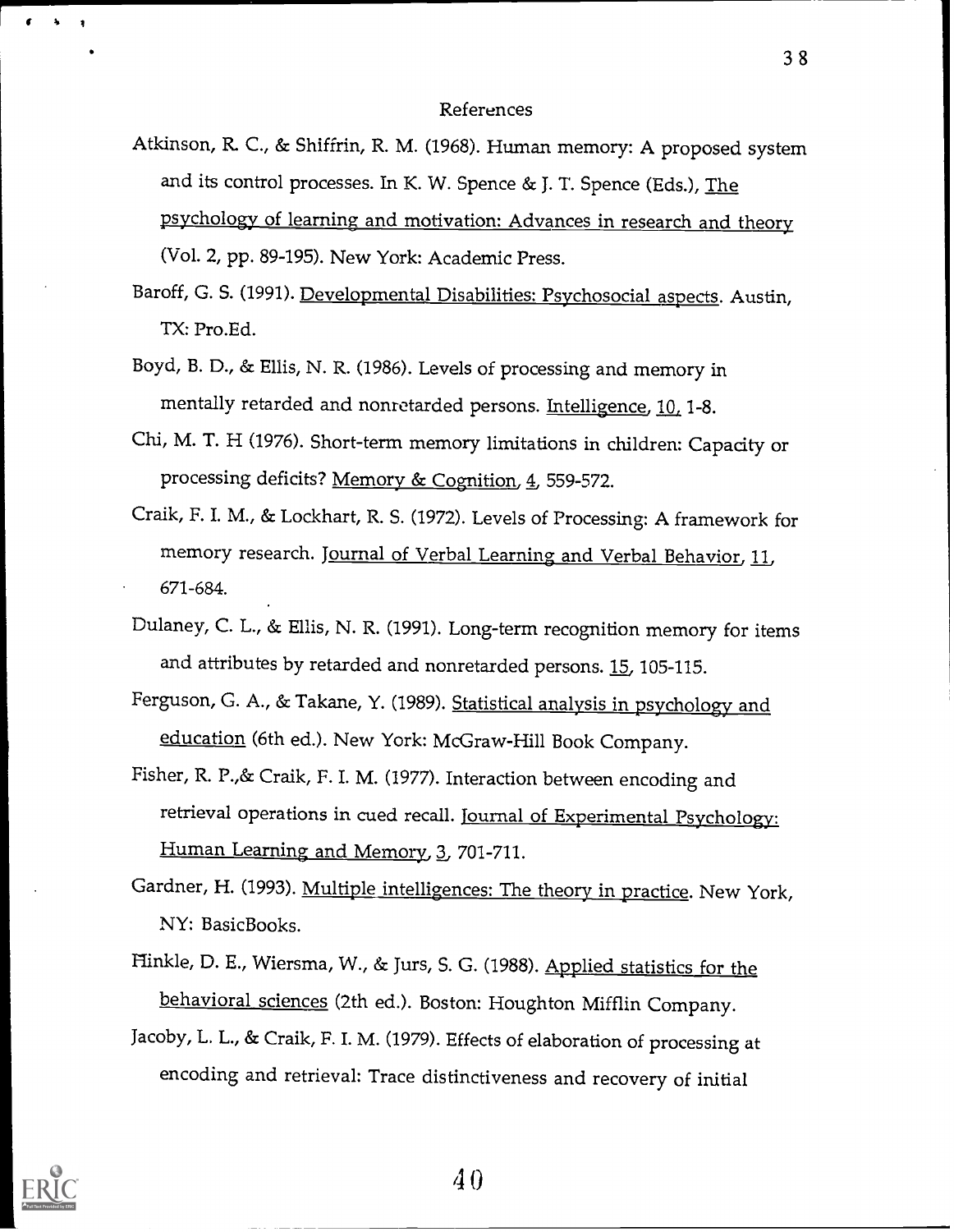context. In L. S. Cermak & F. I. M. Craik (Eds.), Levels of processing in

human memory, (pp. 1-21). Hillsdale, NJ: Lawrence Erlbaum Associates.

- Lockhart, R. S., & Craik, F. I. M. (1990). Levels of processing: A retrospective commentary on a framework for memory research. Canadian Journal of  $P<sub>5</sub>$ ychology, 44, 87-112.
- Lupart, J. L., & Mulcahy, R F. (1979). A look at the memory performance of retarded and normal children utilizing the levels of processing framework. Paper presented at the Annual Meeting of the American Educational Research Association. San Francisco, CA. (ERIC Document Reproduction Service No. ED 172 473)
- Moscovitch, M., & Craik, F. I. M. (1976). Depth of processing, retrieval cues, and uniqueness of encoding as a factor in recall. Journal of Verbal Learning and Verbal Behavior, 15, 447-458.
- O'Grady, K. E. (1982). Measures of explained variance: Cautions and limitations. Psychological Bulletin, 92, 766-777.
- Schulman, A. I. (1974). Memory for words recently classified. Memory & Cognition, 2, 47-52.
- Schultz, E. E., jr. (1983). Depth of processing by mentally retarded and MAmatched nonretarded individuals. American Journal of Mental Deficiency, 88, 307-313.
- Scott, M. S., & Greenfield, D. B. (1992). A comparison of normally achieving, learning disabled and mildly retarded students on a taxonomic information task. Learning Disabilities Research & Practice, Z, 59-67.
- Scott, M. S., Perou, R., Greenfield, D. B., & Swanson, L. (1993). Rhyming skills: Differentiating among mildly mentally retarded, learning disabled, and normally achieving students. Learning Disabilities Research & Practice, 8, 215-222.



**I** I I

41.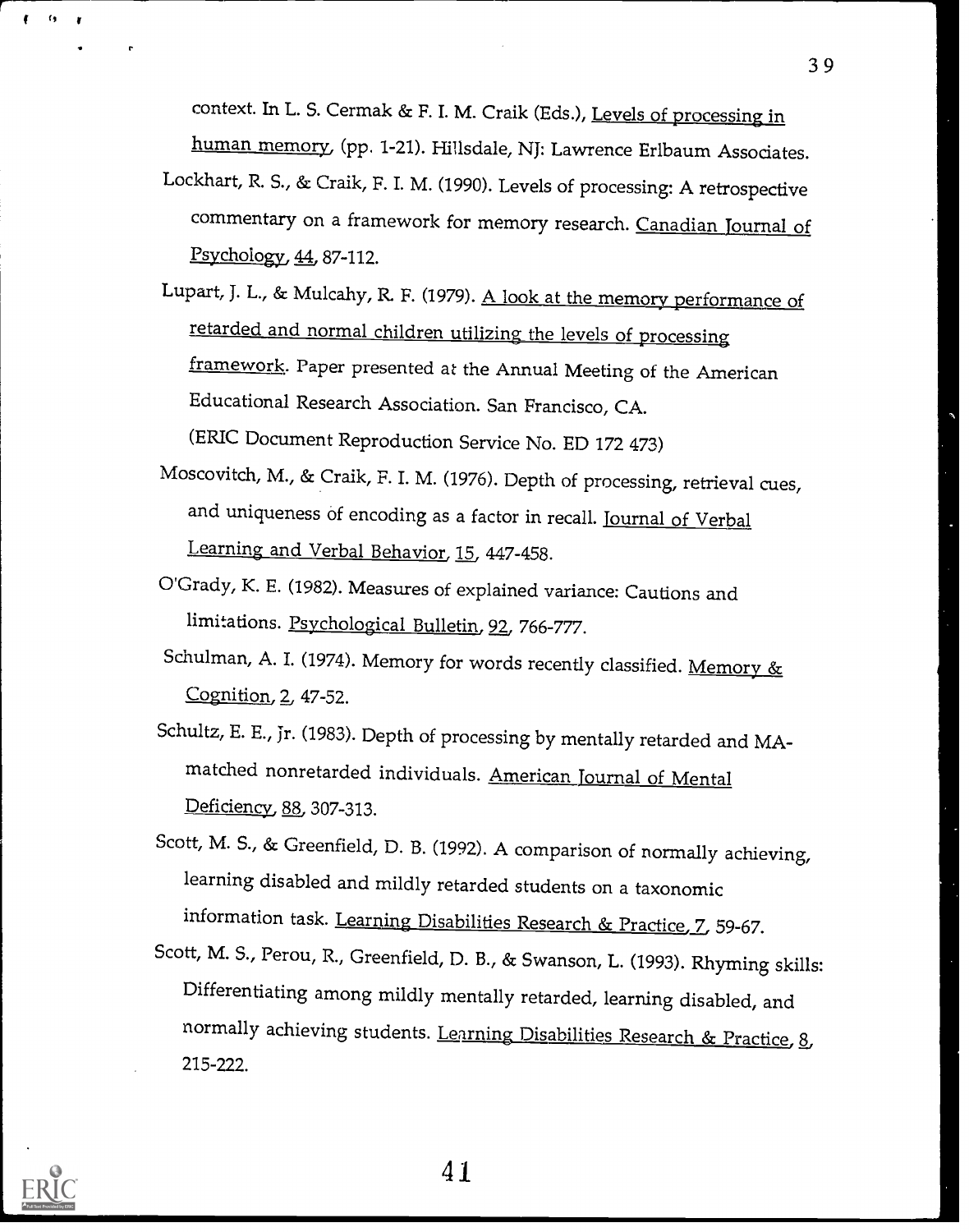Sternberg, R. J. (1985). Beyond IO: A triarchic theory of human intelligence. New York: Cambridge University Press.

- Sternberg, R. J. (1988). The triarchic mind: A new theory of human intelligence. New York: Viking .
- Swanson, H. L., Christie, L., & Rubadeau, R. J. (1993). The relationship between metacognition and analogical reasoning in mentally retarded, learning disabled, average, and gifted children. Learning Disabilities Research & Practice, 8, 70-81.
- Swanson, H. L., & Trahan, M. F. (1992). Learning disabled readers' comprehension of computer mediated text: The influence of working memory, metacognition and attribution. Learning Disabilities Research & Practice, 7, 74-86.
- Tulving, E. (1983). Elements of episodic memory. New York: Oxford University Press.
- Tulving, E., & Osier, S. (1968). Effectiveness of retrieval cues in memory for words. Journal of Experimental Psychology, 77, 593-601.
- Tulving, E., & Thomson, D. M. (1973). Encoding specificity and retrieval processes in episodic memory. Psychological Review, 80, 352-373.
- Walker, S. C. (1987). The effects of the depth of processing and retrieval cues on the memory performance of learning disabled and non-learning disabled children (Doctoral dissertation, Ball State University, 1987). Dissertation Abstracts International, 48, 2602A.

Walker, S C., & Poteet, J. A. (1989). Influencing memory performance in

- learning disabled students through semantic processing. Learning Disabilities Research, 5, 25-32.
- Winer, B. J. (1962). Statistical principles in experimental design. New York: McGraw-Hill Book Company.



42